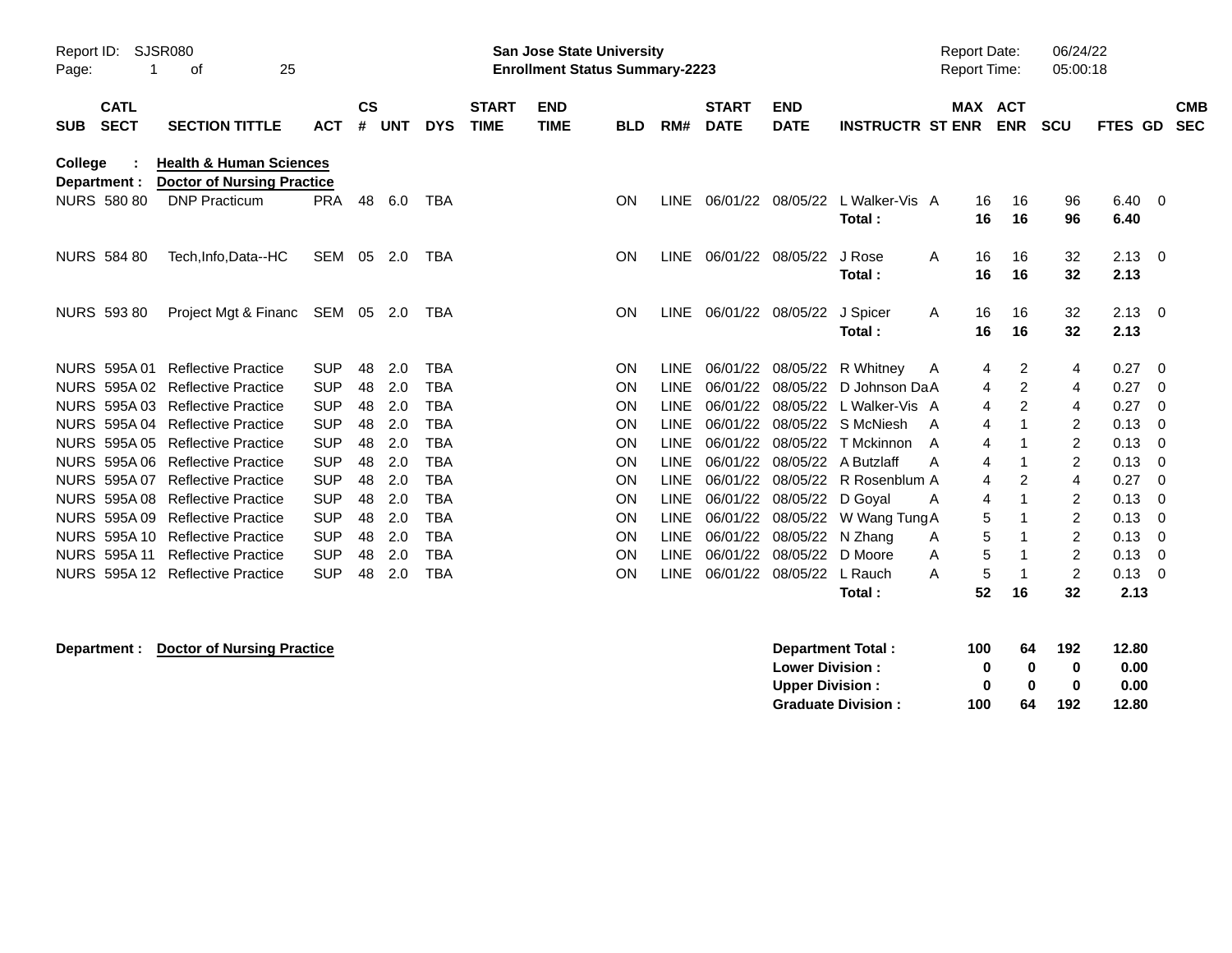| Page:             | Report ID: SJSR080<br>2              | 25<br>οf                                                                     |                                                |                    |                                     |                                                      |                             | San Jose State University<br><b>Enrollment Status Summary-2223</b> |                                                  |      |                             |                                                           |                                                                          |             | <b>Report Date:</b><br>Report Time: |                                            | 06/24/22<br>05:00:18                       |                                                    |                         |                          |
|-------------------|--------------------------------------|------------------------------------------------------------------------------|------------------------------------------------|--------------------|-------------------------------------|------------------------------------------------------|-----------------------------|--------------------------------------------------------------------|--------------------------------------------------|------|-----------------------------|-----------------------------------------------------------|--------------------------------------------------------------------------|-------------|-------------------------------------|--------------------------------------------|--------------------------------------------|----------------------------------------------------|-------------------------|--------------------------|
| SUB               | <b>CATL</b><br><b>SECT</b>           | <b>SECTION TITTLE</b>                                                        | ACT                                            | $\mathsf{cs}$<br># | <b>UNT</b>                          | <b>DYS</b>                                           | <b>START</b><br><b>TIME</b> | <b>END</b><br><b>TIME</b>                                          | <b>BLD</b>                                       | RM#  | <b>START</b><br><b>DATE</b> | <b>END</b><br><b>DATE</b>                                 | <b>INSTRUCTR ST ENR</b>                                                  |             |                                     | MAX ACT<br><b>ENR</b>                      | <b>SCU</b>                                 | FTES GD                                            |                         | <b>CMB</b><br><b>SEC</b> |
| College           | Department :                         | <b>Health &amp; Human Sciences</b><br><b>Audiology</b>                       |                                                |                    |                                     |                                                      |                             |                                                                    |                                                  |      |                             |                                                           |                                                                          |             |                                     |                                            |                                            |                                                    |                         |                          |
| AUD.              |                                      | 505B 01 Prof Issues II                                                       | <b>LEC</b>                                     |                    | 02 3.0                              | MW                                                   |                             | 01:00 PM 03:00 PM                                                  | MH.                                              | 332  |                             | 06/01/22 08/05/22                                         | K Bell<br>Total:                                                         | A           | 8<br>8                              | 6<br>6                                     | 18<br>18                                   | $1.20 \t 0$<br>1.20                                |                         |                          |
| AUD               |                                      | 510A 01 Cln Rot in Audio I                                                   | CLN.                                           | 06                 | 3.0                                 | $\top$                                               |                             | 12:00 PM 04:00 PM                                                  | <b>SH</b>                                        | 112  |                             | 06/01/22 08/05/22                                         | M Kondo<br>Total:                                                        | A           | 8<br>8                              | 6<br>6                                     | 18<br>18                                   | 1.20<br>1.20                                       | $\overline{\mathbf{0}}$ |                          |
| AUD               |                                      | 510C 01 Cln Rot in Audio III                                                 | CLN.                                           | 06                 | 3.0                                 | MW                                                   |                             | 09:00 AM 11:00 AM                                                  | MН                                               | 332  |                             | 06/01/22 08/05/22                                         | J Winzelberg A<br>Total:                                                 |             | 12<br>12                            | 10<br>10                                   | 30<br>30                                   | $2.00 \t 0$<br>2.00                                |                         |                          |
| <b>AUD</b>        | 51701                                | <b>Audiol Assess IV</b>                                                      | LEC.                                           |                    | 02 3.0                              | TR                                                   |                             | 10:00 AM 12:00 PM                                                  |                                                  |      |                             | 06/01/22 08/05/22                                         | K Bell<br>Total:                                                         | A           | $12 \overline{ }$<br>12             | 10<br>10                                   | 30<br>30                                   | $2.00 \t 0$<br>2.00                                |                         |                          |
| AUD               | 521 01                               | <b>Medical Audiology</b>                                                     | <b>LEC</b>                                     |                    | 02 3.0                              | TR                                                   |                             | 10:00 AM 12:00 PM                                                  |                                                  |      |                             | 06/01/22 08/05/22                                         | A Yellamsett A<br>Total:                                                 |             | 8<br>8                              | 6<br>6                                     | 18<br>18                                   | $1.20 \t 0$<br>1.20                                |                         |                          |
| AUD               | 522 01                               | Tinnitus                                                                     | LEC.                                           |                    | 02 2.0                              | <b>TR</b>                                            |                             | 01:00 PM 03:00 PM                                                  |                                                  |      |                             | 07/05/22 08/05/22                                         | S Bhagat<br>Total:                                                       | A           | 12<br>12                            | 10<br>10                                   | 20<br>20                                   | $1.33 \ 0$<br>1.33                                 |                         |                          |
| <b>AUD</b>        | 523 01                               | Pharmacology                                                                 | <b>LEC</b>                                     | 02                 | $1.0$ F                             |                                                      | 10:00 AM 11:15 AM           |                                                                    | <b>ON</b>                                        |      |                             |                                                           | LINE 06/01/22 07/01/22 S Bhagat<br>Total:                                | A           | 12<br>$12 \,$                       | 10<br>10                                   | 10<br>10                                   | $0.67$ 0<br>0.67                                   |                         |                          |
| AUD<br>AUD<br>AUD | 598 01<br>598 02<br>598 03<br>598 04 | Research Project<br>Research Project<br>Research Project<br>Research Project | LEC.<br><b>LEC</b><br><b>LEC</b><br><b>LEC</b> | 02                 | $02$ 2.0<br>02 2.0<br>2.0<br>02 2.0 | <b>TBA</b><br><b>TBA</b><br><b>TBA</b><br><b>TBA</b> |                             |                                                                    | <b>ON</b><br><b>ON</b><br><b>ON</b><br><b>ON</b> | LINE |                             | LINE 06/01/22 07/01/22 A Svec<br>06/01/22 07/01/22 K Bell | LINE 06/01/22 07/01/22 S Bhagat<br>LINE 06/01/22 07/01/22 A Yellamsett A | A<br>A<br>A | 3<br>3<br>3<br>3                    | 3<br>3<br>$\overline{c}$<br>$\overline{c}$ | 6<br>6<br>$\overline{4}$<br>$\overline{4}$ | $0.40 \quad 0$<br>$0.40 \quad 0$<br>0.27<br>0.27 0 | $\overline{\mathbf{0}}$ |                          |
| AUD               |                                      |                                                                              |                                                |                    |                                     |                                                      |                             |                                                                    |                                                  |      |                             |                                                           | Total:                                                                   |             | $12 \,$                             | 10                                         | 20                                         | 1.33                                               |                         |                          |
|                   |                                      | Department: Audiology                                                        |                                                |                    |                                     |                                                      |                             |                                                                    |                                                  |      |                             | <b>Lower Division:</b><br><b>Upper Division:</b>          | <b>Department Total:</b><br><b>Graduate Division:</b>                    |             | 84<br>0<br>0<br>84                  | 68<br>$\bf{0}$<br>$\bf{0}$<br>68           | 164<br>0<br>$\bf{0}$<br>164                | 10.93<br>0.00<br>0.00<br>10.93                     |                         |                          |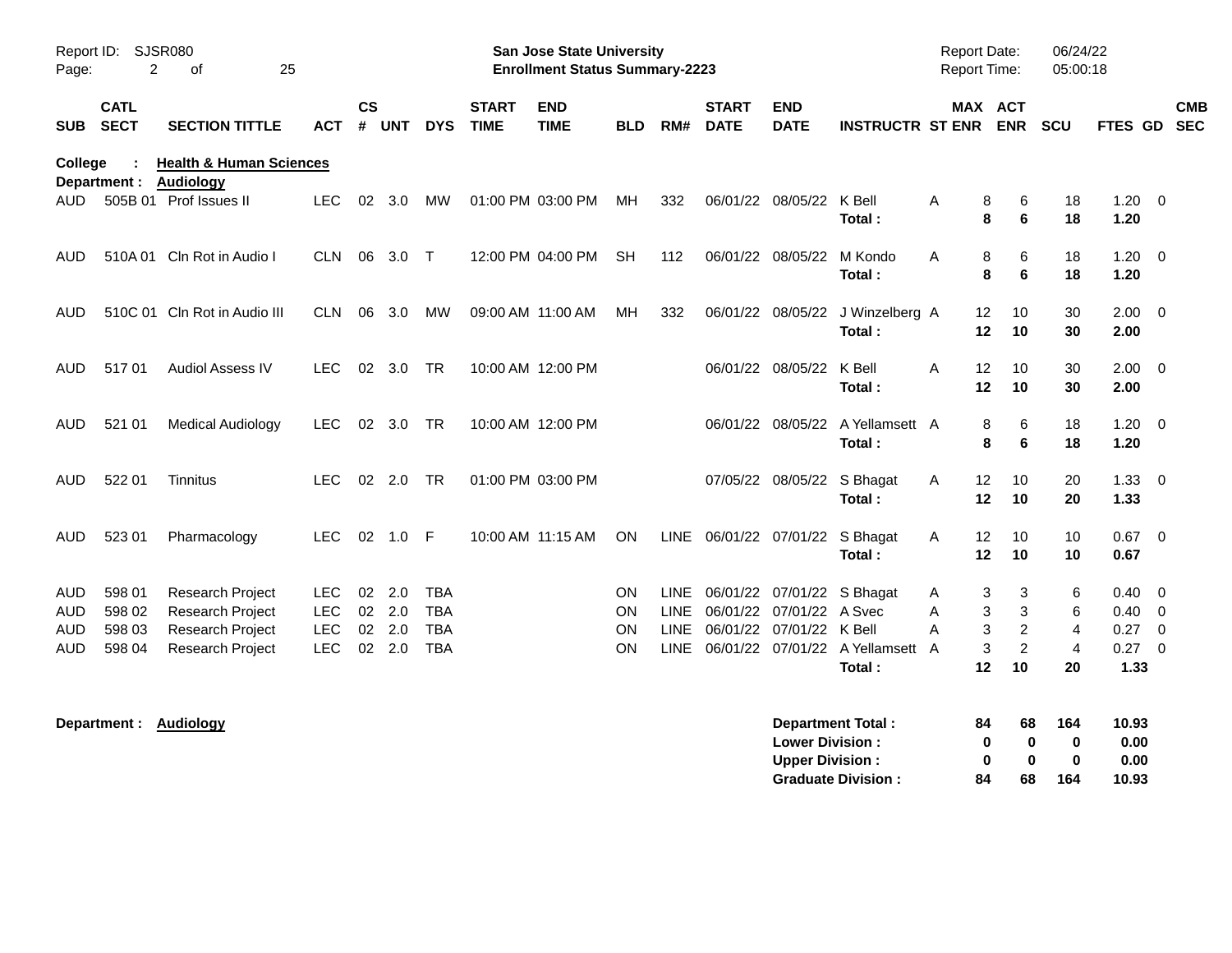| Report ID: SJSR080 |      |                       |    |           |    |     |              | <b>San Jose State University</b>      |            |     |              |             | Report Date:         |         | 06/24/22 |             |     |
|--------------------|------|-----------------------|----|-----------|----|-----|--------------|---------------------------------------|------------|-----|--------------|-------------|----------------------|---------|----------|-------------|-----|
| Page:              |      | of                    | 25 |           |    |     |              | <b>Enrollment Status Summary-2223</b> |            |     |              |             | Report Time:         |         | 05:00:18 |             |     |
|                    | CATL |                       |    |           | CS |     | <b>START</b> | <b>END</b>                            |            |     | <b>START</b> | <b>END</b>  |                      | MAX ACT |          |             | СМВ |
| SUB SECT           |      | <b>SECTION TITTLE</b> |    | ACT # UNT |    | DYS | TIME         | TIME                                  | <b>BLD</b> | RM# | <b>DATE</b>  | <b>DATE</b> | INSTRUCTR ST ENR ENR |         | scu      | FTES GD SEC |     |

**COLLEGE NAME : Health & Human Sciences**

| <b>COLLEGE GRAND TOTAL :</b> |                           | 184 | 132 | 356      | 23.73 |
|------------------------------|---------------------------|-----|-----|----------|-------|
|                              | <b>Lower Division:</b>    |     |     |          | 0.00  |
|                              | <b>Upper Division:</b>    |     | 0   | $\bf{0}$ | 0.00  |
|                              | <b>Graduate Division:</b> | 184 | 132 | 356      | 23.73 |
|                              |                           |     |     |          |       |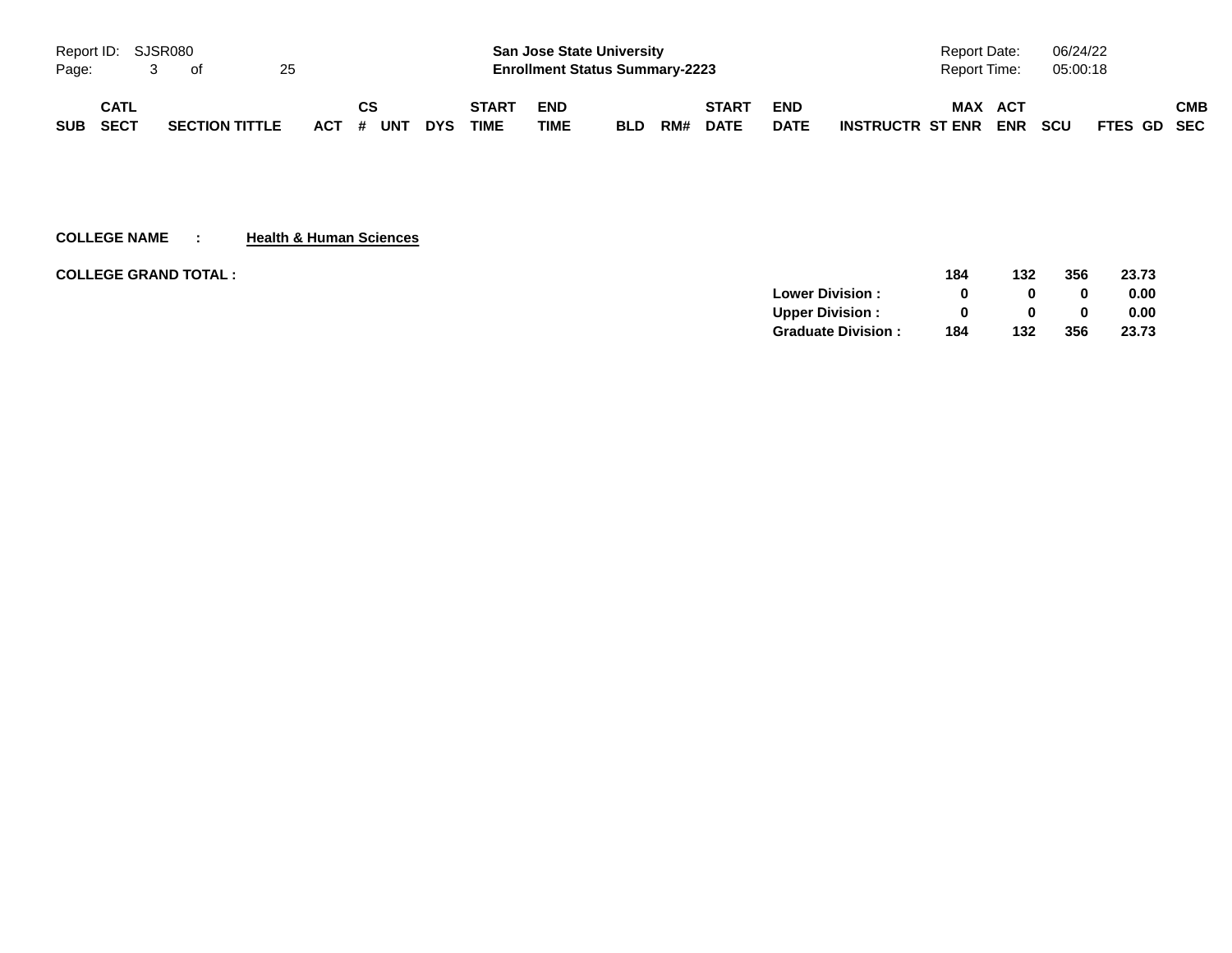| Report ID: SJSR080 |             |   |                       |    |           |    |            |                             | <b>San Jose State University</b>      |            |     |                             |                           | Report Date:                   |                   | 06/24/22   |             |            |
|--------------------|-------------|---|-----------------------|----|-----------|----|------------|-----------------------------|---------------------------------------|------------|-----|-----------------------------|---------------------------|--------------------------------|-------------------|------------|-------------|------------|
| Page:              |             | 4 | of                    | 25 |           |    |            |                             | <b>Enrollment Status Summary-2223</b> |            |     |                             |                           | Report Time:                   |                   | 05:00:18   |             |            |
| SUB SECT           | <b>CATL</b> |   | <b>SECTION TITTLE</b> |    | ACT # UNT | СS | <b>DYS</b> | <b>START</b><br><b>TIME</b> | <b>END</b><br>TIME                    | <b>BLD</b> | RM# | <b>START</b><br><b>DATE</b> | <b>END</b><br><b>DATE</b> | <b>MAX</b><br>INSTRUCTR ST ENR | <b>ACT</b><br>ENR | <b>SCU</b> | FTES GD SEC | <b>CMB</b> |

#### **COLLEGE NAME : Social Sciences, College of**

| <b>COLLEGE GRAND TOTAL :</b> |                           |   |          |          | 0.00 |
|------------------------------|---------------------------|---|----------|----------|------|
|                              | <b>Lower Division:</b>    |   | 0        | $\bf{0}$ | 0.00 |
|                              | <b>Upper Division:</b>    |   | 0        | $\bf{0}$ | 0.00 |
|                              | <b>Graduate Division:</b> | 0 | $\bf{0}$ | $\bf{0}$ | 0.00 |
|                              |                           |   |          |          |      |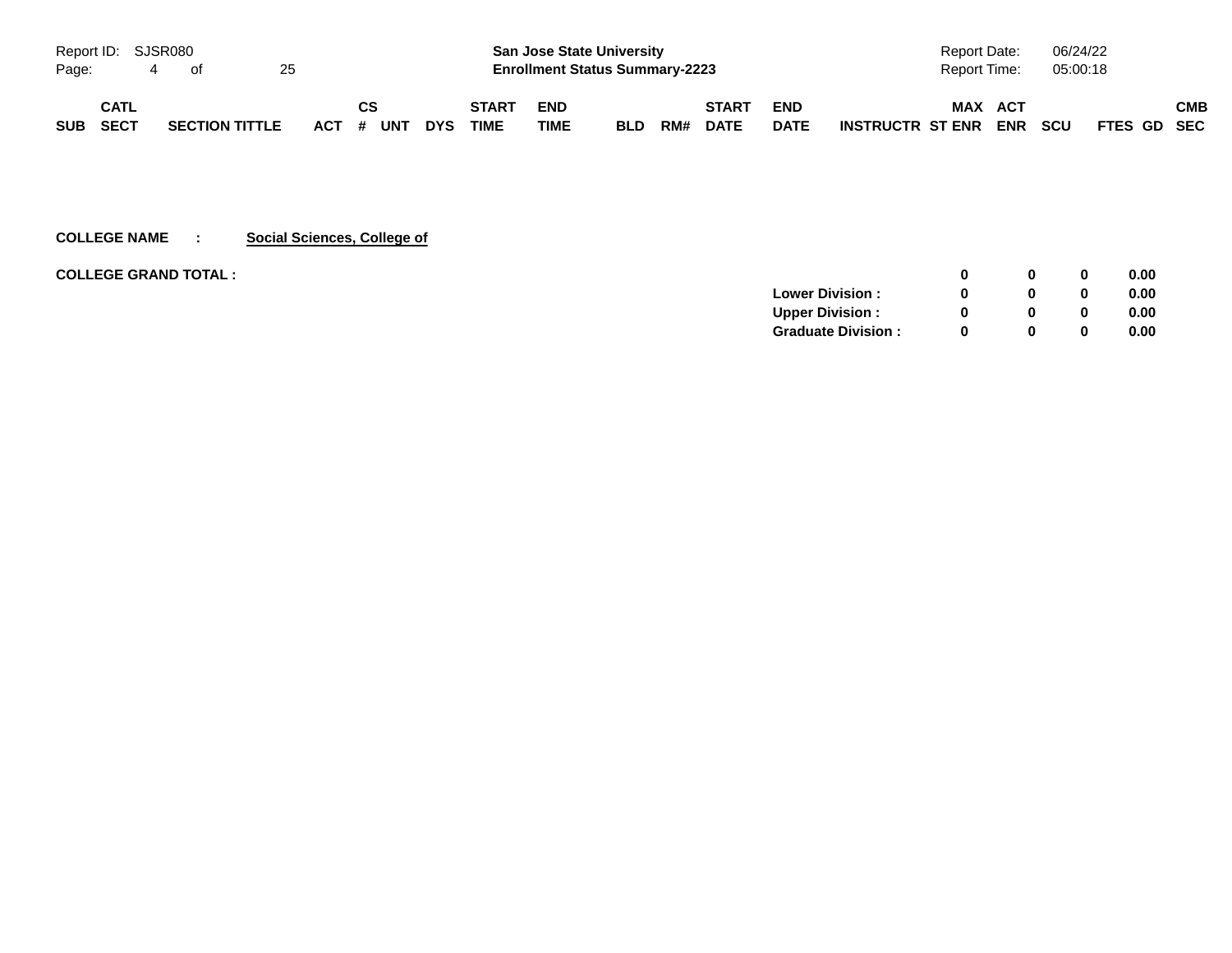| Report ID:<br>Page: | 5                          | SJSR080<br>25<br>οf                                              |            |                    |            |            |                             | <b>San Jose State University</b><br><b>Enrollment Status Summary-2223</b> |            |             |                             |                                                  |                                                       |   | <b>Report Date:</b><br>Report Time: | 06/24/22<br>05:00:18                         |                                |                          |
|---------------------|----------------------------|------------------------------------------------------------------|------------|--------------------|------------|------------|-----------------------------|---------------------------------------------------------------------------|------------|-------------|-----------------------------|--------------------------------------------------|-------------------------------------------------------|---|-------------------------------------|----------------------------------------------|--------------------------------|--------------------------|
| <b>SUB</b>          | <b>CATL</b><br><b>SECT</b> | <b>SECTION TITTLE</b>                                            | <b>ACT</b> | $\mathsf{cs}$<br># | <b>UNT</b> | <b>DYS</b> | <b>START</b><br><b>TIME</b> | <b>END</b><br><b>TIME</b>                                                 | <b>BLD</b> | RM#         | <b>START</b><br><b>DATE</b> | <b>END</b><br><b>DATE</b>                        | <b>INSTRUCTR ST ENR</b>                               |   | MAX ACT<br><b>ENR</b>               | <b>SCU</b>                                   | FTES GD                        | <b>CMB</b><br><b>SEC</b> |
| College             | Department :               | <b>Business, College of</b><br><b>Business Graduate Programs</b> |            |                    |            |            |                             |                                                                           |            |             |                             |                                                  |                                                       |   |                                     |                                              |                                |                          |
| <b>BUS</b>          | 243 04                     | Database Mgmt                                                    | <b>LEC</b> | 02                 | 3.0        | <b>TR</b>  |                             | 06:00 PM 10:00 PM                                                         | <b>BBC</b> | 022         | 06/01/22                    | 06/30/22                                         | A Shirani<br>Total:                                   | A | 40<br>40<br>40<br>40                | 120<br>120                                   | 10.00 40<br>10.00              |                          |
| <b>BUS</b>          | 265 80                     | Silicon Valley Exp                                               | <b>LEC</b> | 02                 | 2.0        | <b>TBA</b> |                             |                                                                           | ON         | <b>LINE</b> |                             | 06/01/22 08/05/22                                | V Agarwal<br>Total:                                   | A | 35<br>22<br>35<br>22                | 44<br>44                                     | 3.67 22<br>3.67                |                          |
| <b>BUS</b>          | 277 04                     | Inves Anal & Mgmt                                                | <b>LEC</b> | 02                 | 3.0        | TR         |                             | 06:00 PM 10:00 PM                                                         | <b>BBC</b> | 021         |                             | 06/02/22 06/30/22                                | S Tahsin<br>Total:                                    | A | 40<br>5<br>40<br>5                  | 15<br>15                                     | $1.25 - 5$<br>1.25             |                          |
| <b>BUS</b>          | 284 04                     | Mang Product Devel                                               | <b>LEC</b> | 02                 | 3.0        | <b>TR</b>  |                             | 06:00 PM 10:00 PM                                                         | <b>BBC</b> | 021         | 07/05/22                    | 08/04/22                                         | S Paravastu A<br>Total:                               |   | 46<br>40<br>40<br>46                | 138<br>138                                   | 11.50 46<br>11.50              |                          |
| <b>BUS</b>          | 290 01                     | <b>Strategic Thinking</b>                                        | <b>LEC</b> | 02                 | 3.0        | M          |                             | 06:00 PM 10:00 PM                                                         | <b>BBC</b> | 021         |                             | 06/06/22 08/05/22                                | C Wang<br>Total:                                      | A | 35<br>28<br>35<br>28                | 84<br>84                                     | 7.00 28<br>7.00                |                          |
| <b>BUS</b>          |                            | 298C 01 CMBA Internship                                          | <b>SUP</b> | 48                 | 3.0        | <b>TBA</b> |                             |                                                                           | <b>ON</b>  | <b>LINE</b> |                             | 06/01/22 08/05/22                                | D Czerwinski A<br>Total:                              |   | 10<br>3<br>10<br>3                  | 0<br>0                                       | $0.75$ 3<br>0.75               |                          |
|                     | Department :               | <b>Business Graduate Programs</b>                                |            |                    |            |            |                             |                                                                           |            |             |                             | <b>Lower Division:</b><br><b>Upper Division:</b> | <b>Department Total:</b><br><b>Graduate Division:</b> |   | 200<br>144<br>0<br>0<br>200<br>144  | 401<br>0<br>0<br>$\bf{0}$<br>$\bf{0}$<br>401 | 34.17<br>0.00<br>0.00<br>34.17 |                          |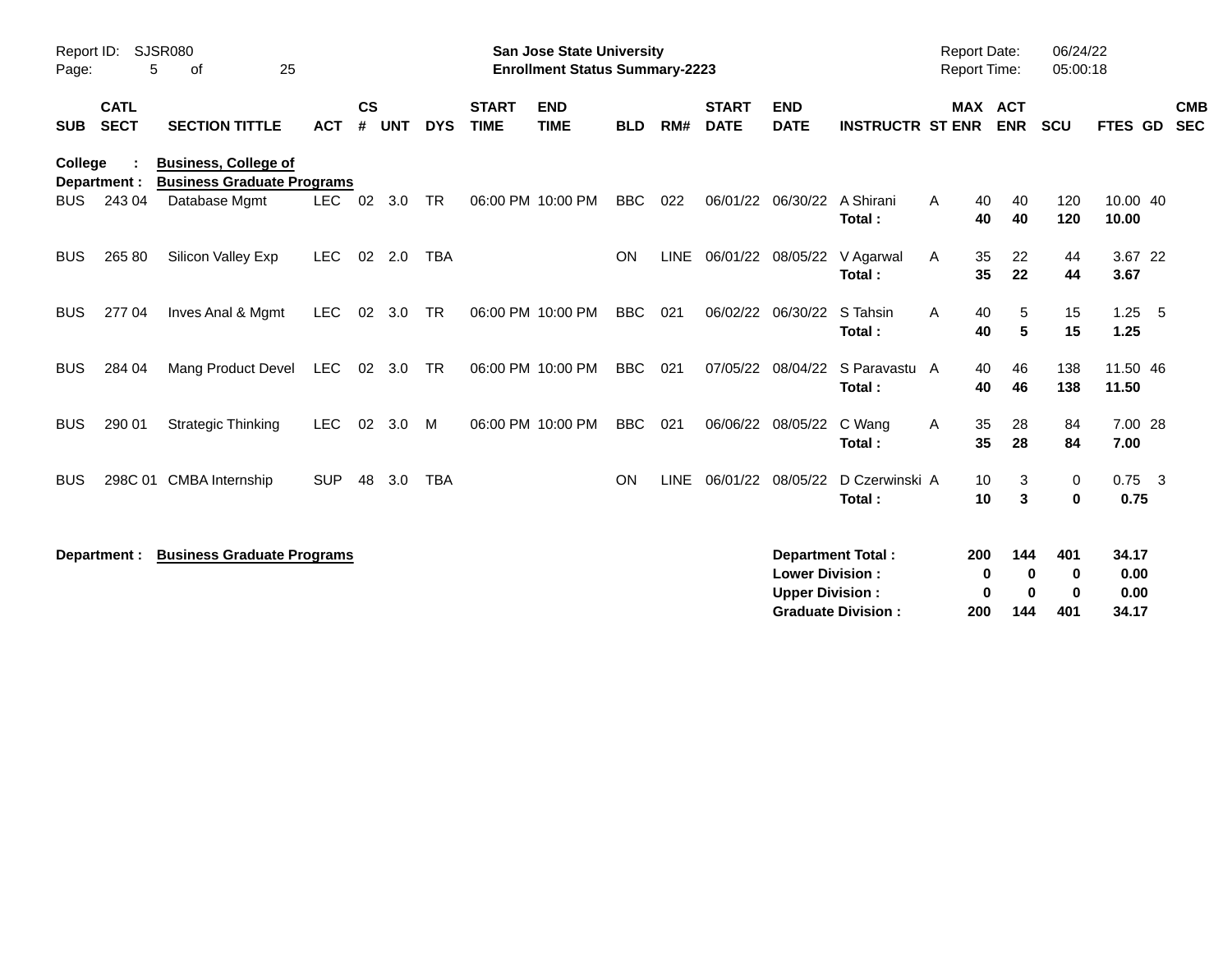| Report ID: SJSR080 |      |                       |    |  |           |            |                                       | <b>San Jose State University</b> |            |     |              |              | Report Date:                          | 06/24/22   |             |     |
|--------------------|------|-----------------------|----|--|-----------|------------|---------------------------------------|----------------------------------|------------|-----|--------------|--------------|---------------------------------------|------------|-------------|-----|
| Page:              |      | - of                  | 25 |  |           |            | <b>Enrollment Status Summary-2223</b> |                                  |            |     |              | Report Time: | 05:00:18                              |            |             |     |
|                    | CATL |                       |    |  | CS        |            | <b>START</b>                          | <b>END</b>                       |            |     | <b>START</b> | <b>END</b>   | <b>MAX</b><br>ACT                     |            |             | СМВ |
| <b>SUB</b>         | SECT | <b>SECTION TITTLE</b> |    |  | ACT # UNT | <b>DYS</b> | <b>TIME</b>                           | TIME                             | <b>BLD</b> | RM# | <b>DATE</b>  | <b>DATE</b>  | <b>ENR</b><br><b>INSTRUCTR ST ENR</b> | <b>SCU</b> | FTES GD SEC |     |

**COLLEGE NAME : Business, College of**

| <b>COLLEGE GRAND TOTAL :</b> |                           | 200 | 144 | 401 | 34.17 |
|------------------------------|---------------------------|-----|-----|-----|-------|
|                              | <b>Lower Division:</b>    | 0   |     |     | 0.00  |
|                              | <b>Upper Division:</b>    |     |     |     | 0.00  |
|                              | <b>Graduate Division:</b> | 200 | 144 | 401 | 34.17 |
|                              |                           |     |     |     |       |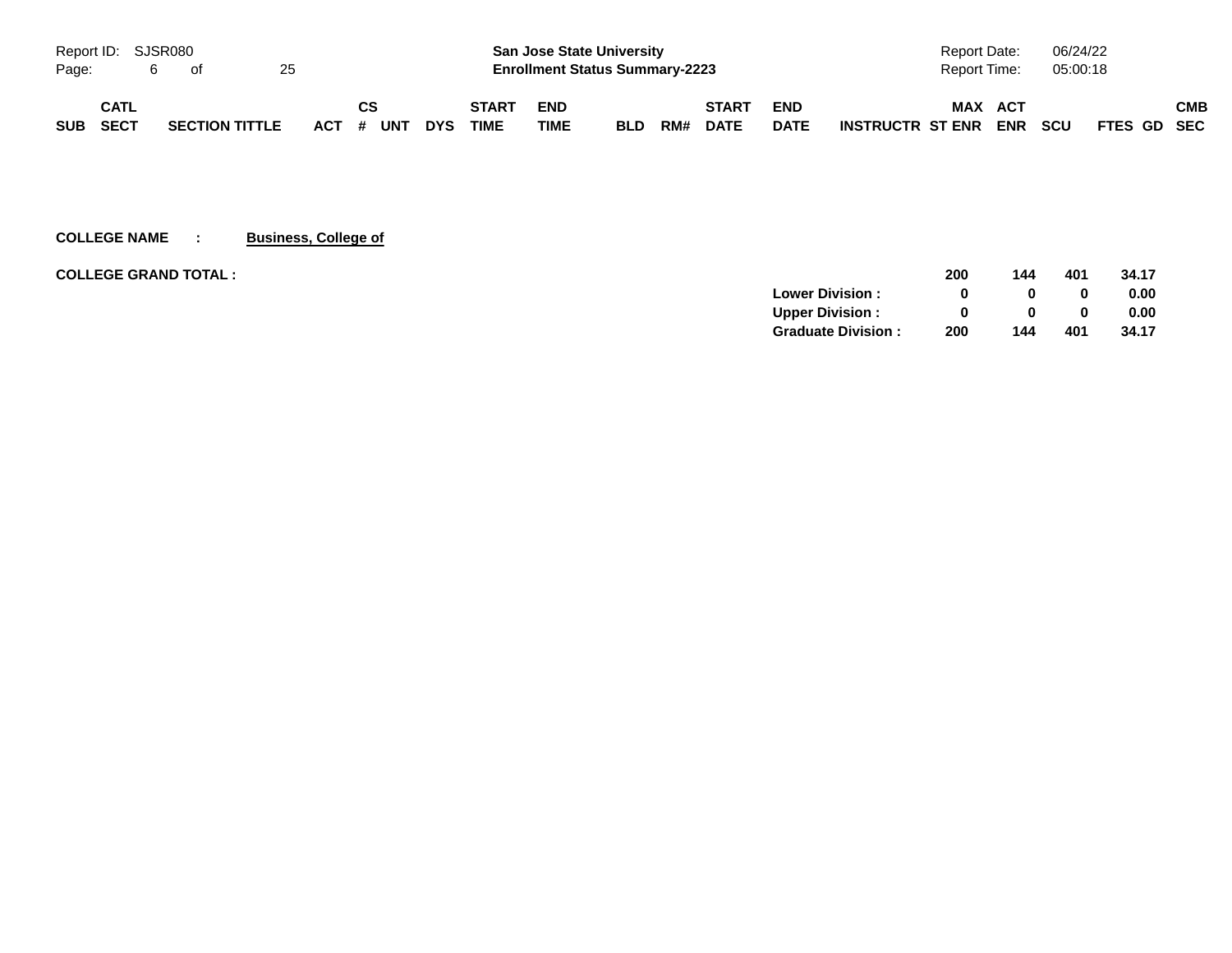| Report ID: SJSR080 |             |                       |    |           |            |              |            | <b>San Jose State University</b>      |     |              |             | Report Date:                          | 06/24/22                  |     |
|--------------------|-------------|-----------------------|----|-----------|------------|--------------|------------|---------------------------------------|-----|--------------|-------------|---------------------------------------|---------------------------|-----|
| Page:              |             | of                    | 25 |           |            |              |            | <b>Enrollment Status Summary-2223</b> |     |              |             | Report Time:                          | 05:00:18                  |     |
|                    | CATL        |                       |    | CS        |            | <b>START</b> | <b>END</b> |                                       |     | <b>START</b> | <b>END</b>  | <b>MAX</b><br>ACT                     |                           | СМВ |
| <b>SUB</b>         | <b>SECT</b> | <b>SECTION TITTLE</b> |    | ACT # UNT | <b>DYS</b> | <b>TIME</b>  | TIME       | <b>BLD</b>                            | RM# | <b>DATE</b>  | <b>DATE</b> | <b>ENR</b><br><b>INSTRUCTR ST ENR</b> | <b>SCU</b><br>FTES GD SEC |     |

#### **COLLEGE NAME : Humanities & the Arts**

| <b>COLLEGE GRAND TOTAL :</b> |                           | $\Omega$ | $\bf{0}$ | 0.00 |
|------------------------------|---------------------------|----------|----------|------|
|                              | <b>Lower Division:</b>    | $\Omega$ | $\bf{0}$ | 0.00 |
|                              | <b>Upper Division:</b>    | $\Omega$ | 0        | 0.00 |
|                              | <b>Graduate Division:</b> | $\Omega$ | $\bf{0}$ | 0.00 |
|                              |                           |          |          |      |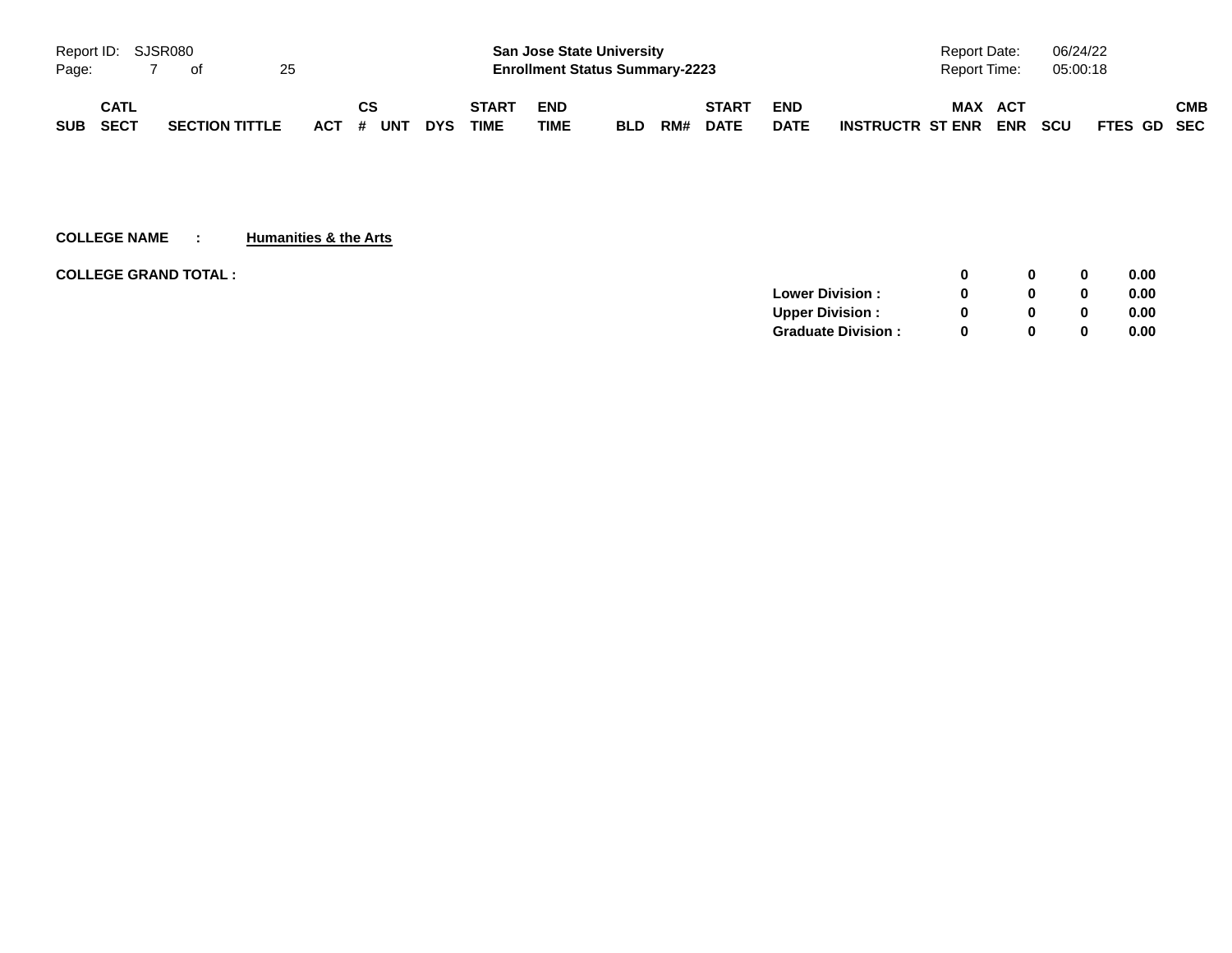| Report ID:<br>Page:                      | SJSR080<br>25<br>8<br>οf                                                        |            |                    |            |            |                             | <b>San Jose State University</b><br><b>Enrollment Status Summary-2223</b> |            |             |                             |                                                  |                                                       | <b>Report Date:</b><br><b>Report Time:</b> |                    |                                  | 06/24/22<br>05:00:18        |                                |                          |
|------------------------------------------|---------------------------------------------------------------------------------|------------|--------------------|------------|------------|-----------------------------|---------------------------------------------------------------------------|------------|-------------|-----------------------------|--------------------------------------------------|-------------------------------------------------------|--------------------------------------------|--------------------|----------------------------------|-----------------------------|--------------------------------|--------------------------|
| <b>CATL</b><br><b>SECT</b><br><b>SUB</b> | <b>SECTION TITTLE</b>                                                           | <b>ACT</b> | $\mathsf{cs}$<br># | <b>UNT</b> | <b>DYS</b> | <b>START</b><br><b>TIME</b> | <b>END</b><br><b>TIME</b>                                                 | <b>BLD</b> | RM#         | <b>START</b><br><b>DATE</b> | <b>END</b><br><b>DATE</b>                        | <b>INSTRUCTR ST ENR</b>                               | MAX                                        |                    | <b>ACT</b><br><b>ENR</b>         | <b>SCU</b>                  | FTES GD                        | <b>CMB</b><br><b>SEC</b> |
| College<br>Department :<br>EDCO 221 01   | <b>Education, College of</b><br><b>Counselor Education</b><br>Research Couns Ed | <b>LEC</b> | 03                 | 3.0        | $\top$     |                             | 04:00 PM 08:30 PM                                                         | ON         | LINE        | 06/01/22                    | 08/05/22                                         | M Beach<br>Total:                                     | A                                          | 20<br>20           | 18<br>18                         | 54<br>54                    | 4.50 18<br>4.50                |                          |
| EDCO 287 01                              | Comp School Couns                                                               | LEC        | 03                 | 3.0        | MW         |                             | 04:00 PM 08:30 PM                                                         | ON         | <b>LINE</b> | 07/05/22                    | 08/05/22                                         | L Roberts<br>Total:                                   | A                                          | 25<br>25           | 21<br>21                         | 63<br>63                    | 5.20 20<br>5.20                |                          |
| EDCO 289 01                              | Sem Prof Couns                                                                  | <b>SEM</b> | 05                 | 3.0        | <b>TBA</b> |                             |                                                                           | <b>ON</b>  |             |                             | LINE 06/01/22 07/01/22                           | A Yaghoubi<br>Total:                                  | A                                          | 25<br>25           | 29<br>29                         | 87<br>87                    | 7.25 29<br>7.25                |                          |
| EDCO 292 01                              | Supv Exp Couns                                                                  | <b>SUP</b> | 36                 | 3.0        | <b>TBA</b> |                             |                                                                           | <b>ON</b>  | <b>LINE</b> | 06/01/22                    | 08/05/22                                         | A Gutierrez<br>Total:                                 | A                                          | 10<br>10           | 15<br>15                         | 0<br>0                      | 3.70 14<br>3.70                |                          |
| Department :                             | <b>Counselor Education</b>                                                      |            |                    |            |            |                             |                                                                           |            |             |                             | <b>Lower Division:</b><br><b>Upper Division:</b> | <b>Department Total:</b><br><b>Graduate Division:</b> |                                            | 80<br>0<br>0<br>80 | 83<br>$\bf{0}$<br>$\bf{0}$<br>83 | 204<br>0<br>$\bf{0}$<br>204 | 20.65<br>0.00<br>0.00<br>20.65 |                          |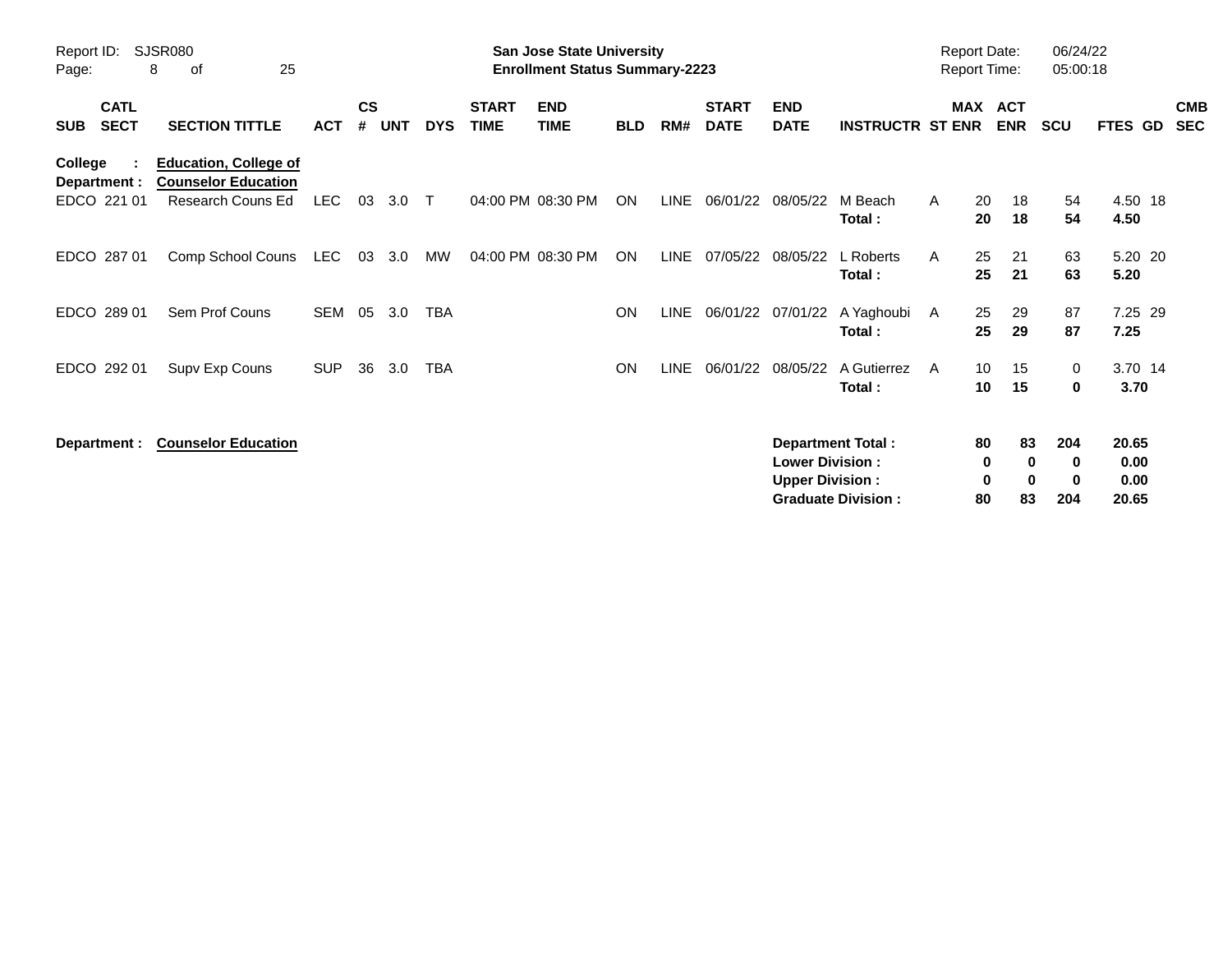| Page:          | Report ID:<br>SJSR080<br>25<br>9<br>of |                                                                               |            |                    |            |            |                             | <b>San Jose State University</b><br><b>Enrollment Status Summary-2223</b> |            |     |                             |                           |                           |   | <b>Report Date:</b><br><b>Report Time:</b> |                | 06/24/22<br>05:00:18 |                |     |                          |
|----------------|----------------------------------------|-------------------------------------------------------------------------------|------------|--------------------|------------|------------|-----------------------------|---------------------------------------------------------------------------|------------|-----|-----------------------------|---------------------------|---------------------------|---|--------------------------------------------|----------------|----------------------|----------------|-----|--------------------------|
| <b>SUB</b>     | <b>CATL</b><br><b>SECT</b>             | <b>SECTION TITTLE</b>                                                         | <b>ACT</b> | $\mathsf{cs}$<br># | <b>UNT</b> | <b>DYS</b> | <b>START</b><br><b>TIME</b> | <b>END</b><br><b>TIME</b>                                                 | <b>BLD</b> | RM# | <b>START</b><br><b>DATE</b> | <b>END</b><br><b>DATE</b> | <b>INSTRUCTR ST ENR</b>   |   | MAX ACT                                    | <b>ENR</b>     | <b>SCU</b>           | FTES GD        |     | <b>CMB</b><br><b>SEC</b> |
| <b>College</b> | Department :                           | <b>Education, College of</b><br><b>Communicative Disorders &amp; Sciences</b> |            |                    |            |            |                             |                                                                           |            |     |                             |                           |                           |   |                                            |                |                      |                |     |                          |
|                | EDSP 264 01                            | Contemp Prof Issues                                                           | SEM        | 05                 | 3.0        | W          |                             | 09:00 AM 01:00 PM                                                         | <b>SH</b>  | 242 | 06/01/22                    | 08/05/22                  | M McCollum A              |   | 25                                         | 23             | 69                   | 5.75 23        |     |                          |
| <b>EDSP</b>    | 264 02                                 | Contemp Prof Issues                                                           | SEM        | 05                 | 3.0        | R.         |                             | 09:00 AM 01:00 PM                                                         | <b>SH</b>  | 230 | 06/01/22                    | 08/05/22                  | M McCollum A              |   | 25                                         | 21             | 63                   | 5.25 21        |     |                          |
|                |                                        |                                                                               |            |                    |            |            |                             |                                                                           |            |     |                             |                           | Total:                    |   | 50                                         | 44             | 132                  | 11.00          |     |                          |
| <b>EDSP</b>    | 276 01                                 | Prac Adv Assess                                                               | <b>SEM</b> | 06                 | 3.0        | <b>MW</b>  |                             | 09:00 AM 01:25 PM                                                         | <b>SH</b>  | 213 | 07/05/22                    | 08/05/22                  | A Olson                   | A | 6                                          | 6              | 18                   | 1.50           | -6  |                          |
| <b>EDSP</b>    | 276 02                                 | Prac Adv Assess                                                               | <b>SEM</b> | 06                 | 3.0        | <b>TR</b>  |                             | 02:00 PM 06:25 PM                                                         | <b>SH</b>  | 213 | 06/01/22                    | 07/01/22                  | L Ramirez-st A            |   | 6                                          | 6              | 18                   | 1.50           | 6   |                          |
|                |                                        |                                                                               |            |                    |            |            |                             |                                                                           |            |     |                             |                           | Total:                    |   | 12                                         | 12             | 36                   | 3.00           |     |                          |
| <b>EDSP</b>    | 277 01                                 | Adv Pract Sp                                                                  | <b>SUP</b> | 25                 | 3.0        | MW         |                             | 09:00 AM 01:25 PM                                                         | <b>SH</b>  | 120 | 06/01/22                    | 07/01/22                  | P Tsai                    | A | 8                                          | 7              | 0                    | 1.75           | - 7 |                          |
| <b>EDSP</b>    | 27702                                  | Adv Pract Sp                                                                  | <b>SUP</b> | 25                 | 3.0        | <b>TR</b>  |                             | 09:00 AM 01:25 PM                                                         | <b>SH</b>  | 213 | 06/01/22                    | 07/01/22                  | C Van Laar                | A | 8                                          | 8              | 0                    | 2.00           | -8  |                          |
| <b>EDSP</b>    | 277 03                                 | Adv Pract Sp                                                                  | <b>SUP</b> | 25                 | 3.0        | <b>MW</b>  |                             | 09:00 AM 01:25 PM                                                         | <b>SH</b>  | 120 | 07/05/22                    | 08/05/22                  | N Gupta                   | A | 6                                          | 6              | 0                    | 1.50           | 6   |                          |
| <b>EDSP</b>    | 277 04                                 | Adv Pract Sp                                                                  | <b>SUP</b> | 25                 | 3.0        | <b>TR</b>  |                             | 09:00 AM 01:25 PM                                                         | <b>SH</b>  | 120 | 07/05/22                    | 08/05/22                  | P Tsai                    | A | 8                                          | 8              | 0                    | 2.00           | -8  |                          |
| <b>EDSP</b>    | 277 05                                 | Adv Pract Sp                                                                  | <b>SUP</b> | 25                 | 3.0        | <b>MW</b>  |                             | 02:00 PM 06:25 PM                                                         | <b>SH</b>  | 120 | 06/01/22                    |                           | 07/01/22 W Quach          | А | 8                                          | 8              | 0                    | 2.00           | 8   |                          |
| <b>EDSP</b>    | 277 06                                 | Adv Pract Sp                                                                  | <b>SUP</b> | 25                 | 3.0        | <b>TR</b>  |                             | 02:00 PM 06:25 PM                                                         | <b>SH</b>  | 230 | 07/05/22                    | 08/05/22                  | D Greenberg A             |   | 8                                          | $\overline{7}$ | $\Omega$             | 1.75           | -7  |                          |
|                |                                        |                                                                               |            |                    |            |            |                             |                                                                           |            |     |                             |                           | Total:                    |   | 46                                         | 44             | 0                    | 11.00          |     |                          |
| <b>EDSP</b>    | 278 01                                 | Clinic Mgmt & Prac                                                            | <b>SUP</b> | 25                 | 6.0        | <b>TBA</b> |                             |                                                                           |            |     | 06/01/22                    | 08/05/22                  | A Schaack                 | A | 3                                          | 3              | 0                    | $1.50 \quad 3$ |     |                          |
|                |                                        |                                                                               |            |                    |            |            |                             |                                                                           |            |     |                             |                           | Total:                    |   | 3                                          | 3              | 0                    | 1.50           |     |                          |
|                |                                        | <b>Communicative Disorders &amp; Sciences</b>                                 |            |                    |            |            |                             |                                                                           |            |     |                             |                           | <b>Department Total:</b>  |   | 111                                        | 103            | 168                  | 26.50          |     |                          |
|                | Department :                           |                                                                               |            |                    |            |            |                             |                                                                           |            |     |                             | <b>Lower Division:</b>    |                           |   | 0                                          | 0              | 0                    | 0.00           |     |                          |
|                |                                        |                                                                               |            |                    |            |            |                             |                                                                           |            |     |                             | <b>Upper Division:</b>    |                           |   | 0                                          | $\bf{0}$       | 0                    | 0.00           |     |                          |
|                |                                        |                                                                               |            |                    |            |            |                             |                                                                           |            |     |                             |                           | <b>Graduate Division:</b> |   | 111                                        | 103            | 168                  | 26.50          |     |                          |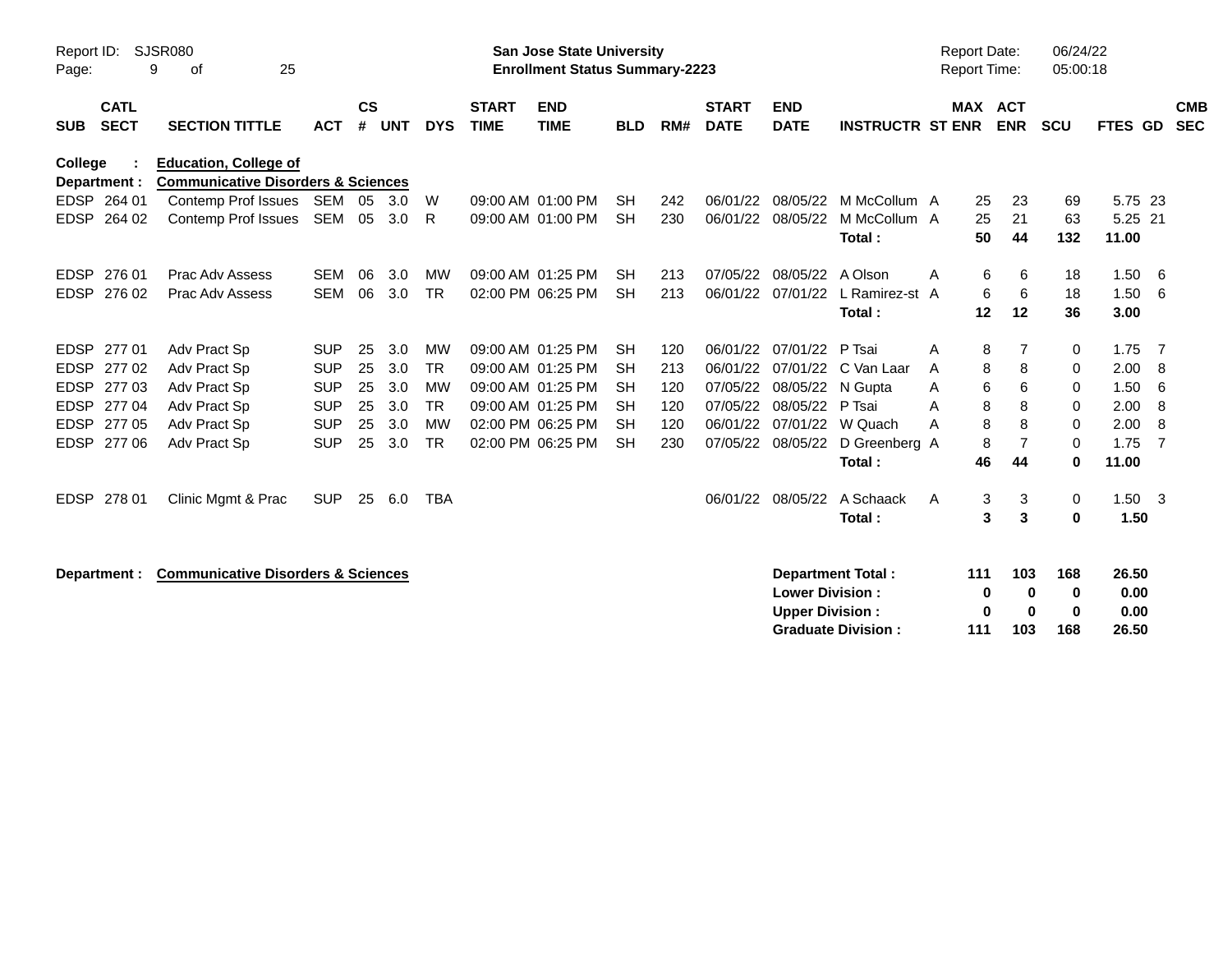| Page:      | SJSR080<br>Report ID:<br>10<br>25<br>οf |                                                               |            |               |        |            |                             | <b>San Jose State University</b><br><b>Enrollment Status Summary-2223</b> |            |     |                             |                                                  |                             | <b>Report Date:</b><br><b>Report Time:</b> |                                       | 06/24/22<br>05:00:18           |                        |                          |
|------------|-----------------------------------------|---------------------------------------------------------------|------------|---------------|--------|------------|-----------------------------|---------------------------------------------------------------------------|------------|-----|-----------------------------|--------------------------------------------------|-----------------------------|--------------------------------------------|---------------------------------------|--------------------------------|------------------------|--------------------------|
| <b>SUB</b> | <b>CATL</b><br><b>SECT</b>              | <b>SECTION TITTLE</b>                                         | <b>ACT</b> | $\mathsf{cs}$ | # UNT  | <b>DYS</b> | <b>START</b><br><b>TIME</b> | <b>END</b><br><b>TIME</b>                                                 | <b>BLD</b> | RM# | <b>START</b><br><b>DATE</b> | <b>END</b><br><b>DATE</b>                        | <b>INSTRUCTR ST ENR</b>     |                                            | MAX ACT<br><b>ENR</b>                 | <b>SCU</b>                     | FTES GD                | <b>CMB</b><br><b>SEC</b> |
| College    | Department :                            | <b>Education, College of</b><br><b>EdD Leadership Program</b> |            |               |        |            |                             |                                                                           |            |     |                             |                                                  |                             |                                            |                                       |                                |                        |                          |
| EDD        | 51001                                   | Theory & Practice                                             | <b>LEC</b> | 02            | 3.0    | -S         |                             | 09:00 AM 04:00 PM                                                         | <b>SH</b>  | 412 |                             | 06/01/22 07/16/22 P Cheng                        | Total:                      | Α                                          | 18<br>20<br>18<br>20                  | 60<br>60                       | $4.00 \ 0$<br>4.00     |                          |
| EDD.       | 51201                                   | Leadership Systems                                            | <b>LEC</b> |               | 02 3.0 | TBA        |                             |                                                                           | <b>ON</b>  |     | LINE 06/01/22 08/05/22      |                                                  | N Mourtos<br>Total:         | A                                          | 18<br>16<br>18<br>16                  | 48<br>48                       | 3.20<br>3.20           | $\overline{0}$           |
| EDD        | 522 01                                  | Communication & Ed LEC                                        |            |               | 02 3.0 | <b>TBA</b> |                             |                                                                           | <b>ON</b>  |     | LINE 06/01/22 08/05/22      |                                                  | E Munoz-MuncA<br>Total:     |                                            | 18<br>15<br>15<br>18                  | 45<br>45                       | $3.00 \quad 0$<br>3.00 |                          |
| <b>EDD</b> | 536 01                                  | Politics & Finance                                            | <b>LEC</b> | 02            | 3.0    | <b>TBA</b> |                             |                                                                           | <b>ON</b>  |     | LINE 07/05/22 08/05/22      |                                                  | S Reis<br>Total:            | A                                          | 18<br>20<br>20<br>18                  | 60<br>60                       | 4.00<br>4.00           | $\overline{\mathbf{0}}$  |
| EDD.       | 540 01                                  | <b>ELD Global Context</b>                                     | <b>LEC</b> | 02            | 3.0    | TBA        |                             |                                                                           | <b>ON</b>  |     | LINE 06/01/22 08/05/22      |                                                  | A Danzig<br>Total:          | A                                          | 18<br>14<br>14<br>18                  | 42<br>42                       | 2.80<br>2.80           | $\overline{\mathbf{0}}$  |
| EDD        | 585 01                                  | <b>Global Context Fld</b>                                     | <b>SEM</b> | 05            | 3.0    | <b>TBA</b> |                             |                                                                           |            |     | 06/01/22                    |                                                  | 06/23/22 E Munoz-Mun&       |                                            | 18<br>11                              | 33                             | 2.20                   | $\overline{\mathbf{0}}$  |
| <b>EDD</b> | 585 02                                  | <b>Global Context Fld</b>                                     | <b>SEM</b> | 05            | 3.0    | <b>TBA</b> |                             |                                                                           |            |     |                             | 06/01/22 06/23/22 A Danzig                       | Total:                      | A                                          | 18<br>10<br>36<br>21                  | 30<br>63                       | 2.00<br>4.20           | $\overline{0}$           |
| EDD        | 591A01                                  | Proseminar I                                                  | <b>SEM</b> | 05            | 3.0    | <b>TR</b>  |                             | 04:00 PM 08:00 PM                                                         | <b>SH</b>  | 412 | 06/01/22 06/28/22           |                                                  | <b>B</b> Porfilio<br>Total: | A                                          | 18<br>20<br>20<br>18                  | 60<br>60                       | $4.00 \quad 0$<br>4.00 |                          |
|            | Department :                            | <b>EdD Leadership Program</b>                                 |            |               |        |            |                             |                                                                           |            |     |                             | <b>Lower Division:</b><br><b>Upper Division:</b> | <b>Department Total:</b>    | 144                                        | 126<br>$\bf{0}$<br>0<br>$\bf{0}$<br>0 | 378<br>$\mathbf 0$<br>$\bf{0}$ | 25.20<br>0.00<br>0.00  |                          |
|            |                                         |                                                               |            |               |        |            |                             |                                                                           |            |     |                             |                                                  | <b>Graduate Division:</b>   | 144                                        | 126                                   | 378                            | 25.20                  |                          |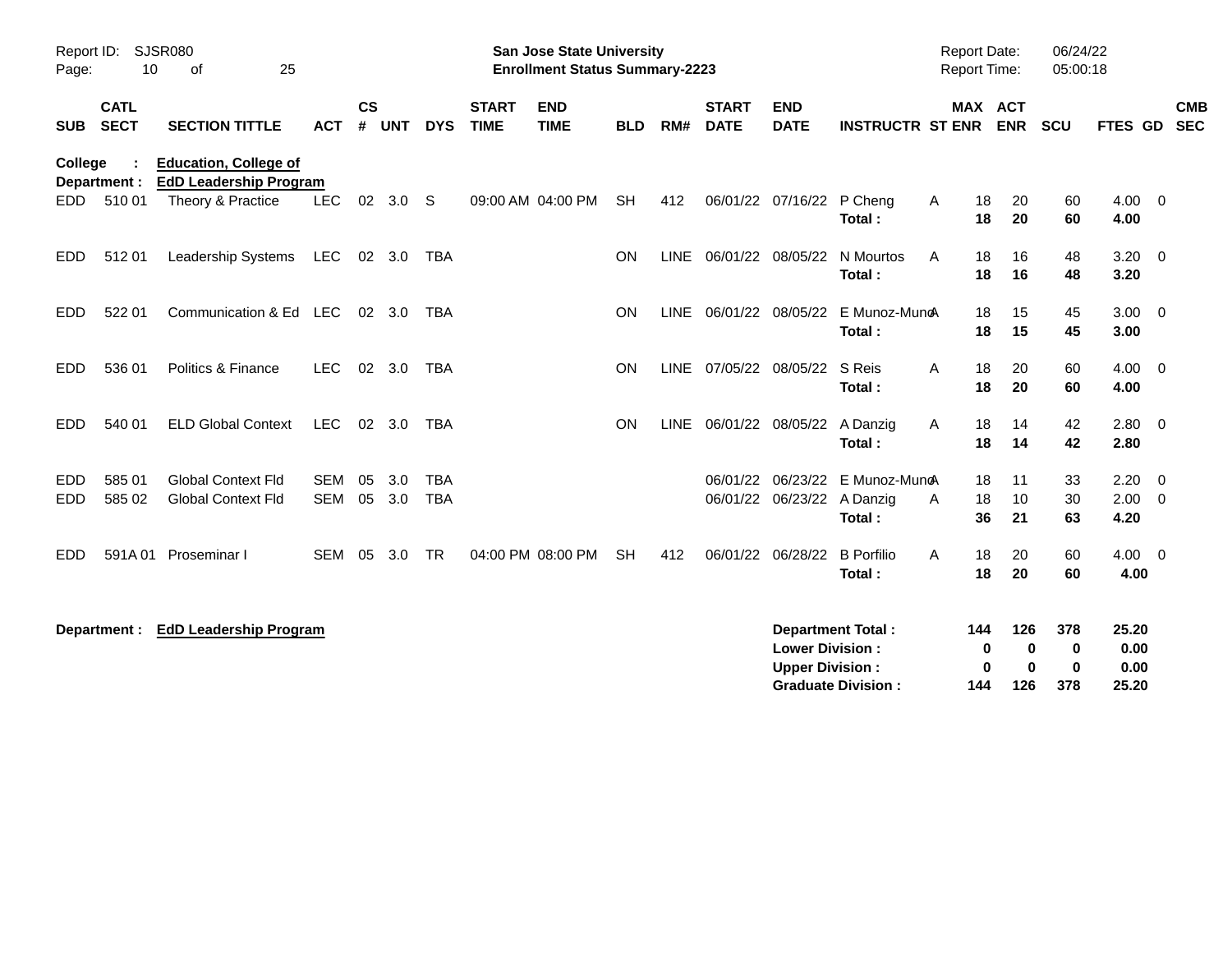| Report ID:<br><b>SJSR080</b><br>11<br>Page: |                                                               |              |                |              |            | <b>San Jose State University</b><br><b>Enrollment Status Summary-2223</b> |                           |            |     |                             |                                                  | <b>Report Date:</b><br>Report Time:                   |            | 06/24/22<br>05:00:18                |                                       |                                |            |  |
|---------------------------------------------|---------------------------------------------------------------|--------------|----------------|--------------|------------|---------------------------------------------------------------------------|---------------------------|------------|-----|-----------------------------|--------------------------------------------------|-------------------------------------------------------|------------|-------------------------------------|---------------------------------------|--------------------------------|------------|--|
| <b>CATL</b><br><b>SECT</b><br><b>SUB</b>    | <b>SECTION TITTLE</b>                                         | <b>ACT</b>   | <b>CS</b><br># | <b>UNT</b>   | <b>DYS</b> | <b>START</b><br><b>TIME</b>                                               | <b>END</b><br><b>TIME</b> | <b>BLD</b> | RM# | <b>START</b><br><b>DATE</b> | <b>END</b><br><b>DATE</b>                        | <b>INSTRUCTR ST ENR</b>                               |            | <b>MAX ACT</b><br><b>ENR</b>        | <b>SCU</b>                            | FTES GD SEC                    | <b>CMB</b> |  |
| College<br>Department :                     | <b>Education, College of</b><br><b>Educational Leadership</b> |              |                |              |            |                                                                           |                           |            |     |                             |                                                  |                                                       |            |                                     |                                       |                                |            |  |
| EDLD 201 01                                 | Epist of Ed Lead                                              |              |                | SEM 05 3.0 T |            |                                                                           | 05:00 PM 08:00 PM         |            |     |                             |                                                  | 07/05/22 08/05/22 M Burciaga<br>Total:                | A          | 15<br>8<br>15<br>8                  | 24<br>24                              | 2.00 8<br>2.00                 |            |  |
| EDLD 202 01                                 | Emancipatory T & L                                            | SEM 05 3.0 R |                |              |            |                                                                           | 05:00 PM 08:00 PM         |            |     |                             | 07/05/22 08/05/22                                | Total:                                                | Α          | 15<br>8<br>15<br>8                  | 24<br>24                              | 2.00 8<br>2.00                 |            |  |
| EDLD 204 01                                 | <b>Educational Policy</b>                                     | SEM 05 3.0   |                |              | R.         |                                                                           | 05:00 PM 08:00 PM         |            |     |                             | 06/01/22 07/01/22                                | Total:                                                | A          | 20<br>15<br>20<br>15                | 45<br>45                              | 3.75 15<br>3.75                |            |  |
| EDLD 210 01                                 | Socio-Cultural Found SEM 05 3.0                               |              |                |              | W          |                                                                           | 04:00 PM 08:00 PM         |            |     |                             | 06/01/22 08/05/22                                | M Ledesma LiA<br>Total:                               |            | 15<br>11<br>11<br>15                | 33<br>33                              | 2.75 11<br>2.75                |            |  |
| EDLD 211 01                                 | Higher Ed Ldrshp                                              | SEM 05 3.0   |                |              | <b>TR</b>  |                                                                           | 04:00 PM 07:45 PM         |            |     |                             | 06/01/22 07/01/22                                | <b>B</b> Davis<br>Total:                              | A          | 15<br>10<br>15<br>10                | 30<br>30                              | 2.50 10<br>2.50                |            |  |
| EDLD 253 01                                 | <b>Envisioning ELS</b>                                        | SEM 05       |                | 3.0 T        |            |                                                                           | 05:00 PM 08:00 PM         |            |     |                             |                                                  | 06/01/22 07/01/22 M Burciaga<br>Total:                | A          | 15<br>20<br>15<br>20                | 45<br>45                              | 3.75 15<br>3.75                |            |  |
| EDLD 298 01                                 | Ind Studies in ED                                             | <b>SUP</b>   |                | 78 3.0       | <b>TBA</b> |                                                                           |                           |            |     |                             |                                                  | 06/01/22 07/01/22 M Burciaga<br>Total:                | A          | 5<br>4<br>5<br>4                    | 0<br>$\mathbf 0$                      | 1.004<br>1.00                  |            |  |
| Department :                                | <b>Educational Leadership</b>                                 |              |                |              |            |                                                                           |                           |            |     |                             | <b>Lower Division:</b><br><b>Upper Division:</b> | <b>Department Total:</b><br><b>Graduate Division:</b> | 105<br>105 | 71<br>0<br>0<br>$\bf{0}$<br>0<br>71 | 201<br>$\mathbf 0$<br>$\bf{0}$<br>201 | 17.75<br>0.00<br>0.00<br>17.75 |            |  |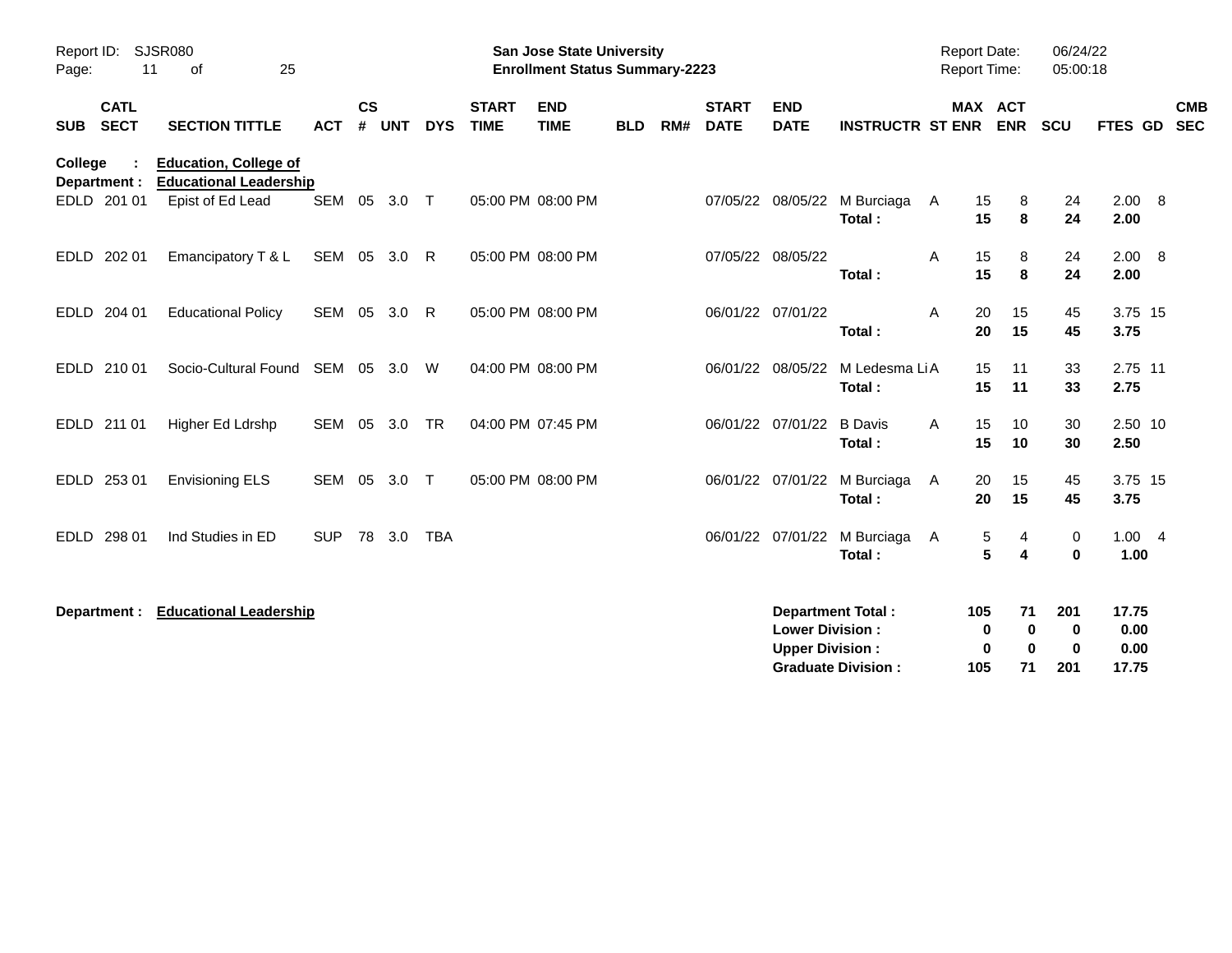| Report ID:<br>Page:                      | SJSR080<br>25<br>12<br>оf                                                             |            |                       |            |                             | <b>San Jose State University</b><br><b>Enrollment Status Summary-2223</b> |            |      |                             |                                                                              |                           | <b>Report Date:</b><br><b>Report Time:</b> |                                         | 06/24/22<br>05:00:18                                          |                              |                          |                          |
|------------------------------------------|---------------------------------------------------------------------------------------|------------|-----------------------|------------|-----------------------------|---------------------------------------------------------------------------|------------|------|-----------------------------|------------------------------------------------------------------------------|---------------------------|--------------------------------------------|-----------------------------------------|---------------------------------------------------------------|------------------------------|--------------------------|--------------------------|
| <b>CATL</b><br><b>SECT</b><br><b>SUB</b> | <b>SECTION TITTLE</b>                                                                 | <b>ACT</b> | CS<br><b>UNT</b><br># | <b>DYS</b> | <b>START</b><br><b>TIME</b> | <b>END</b><br><b>TIME</b>                                                 | <b>BLD</b> | RM#  | <b>START</b><br><b>DATE</b> | <b>END</b><br><b>DATE</b>                                                    | <b>INSTRUCTR ST ENR</b>   | MAX                                        | ACT<br><b>ENR</b>                       | <b>SCU</b>                                                    | FTES GD                      |                          | <b>CMB</b><br><b>SEC</b> |
| College<br>Department :<br>19301<br>EDTE | <b>Education, College of</b><br><b>Elementary Education</b><br>Emanc Apprch ComputeEC |            | 03<br>1.0             | M          |                             | 04:30 PM 06:45 PM                                                         | ON         | LINE | 06/13/22                    | 07/29/22                                                                     | Total:                    | $\mathsf{A}$                               | 20<br>$\mathbf{0}$<br>$\mathbf 0$<br>20 | 0<br>0                                                        | 0.00<br>0.00                 | $\overline{\phantom{0}}$ |                          |
| Department :                             | <b>Elementary Education</b>                                                           |            |                       |            |                             |                                                                           |            |      |                             | <b>Department Total:</b><br><b>Lower Division:</b><br><b>Upper Division:</b> | <b>Graduate Division:</b> |                                            | 20<br>0<br>20<br>0                      | 0<br>0<br>$\bf{0}$<br>$\bf{0}$<br>$\mathbf{0}$<br>0<br>0<br>0 | 0.00<br>0.00<br>0.00<br>0.00 |                          |                          |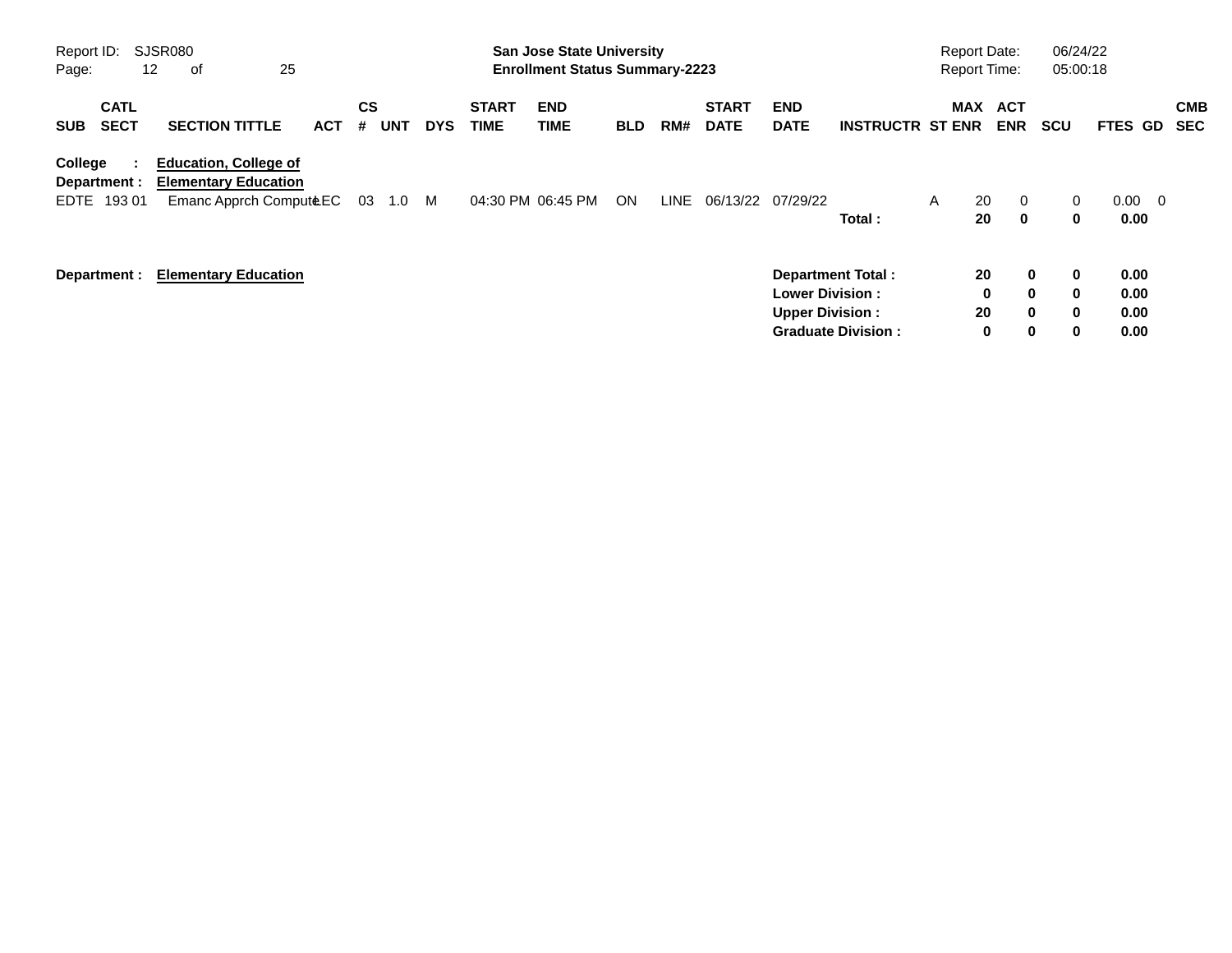| Report ID:<br>Page:                      | SJSR080<br>25<br>13<br>оf                                                     |            |                    |            |            |                             | <b>San Jose State University</b><br><b>Enrollment Status Summary-2223</b> |            |     |                             |                                                  |                                                       | <b>Report Date:</b><br><b>Report Time:</b> |                      |                            | 06/24/22<br>05:00:18 |                               |                          |
|------------------------------------------|-------------------------------------------------------------------------------|------------|--------------------|------------|------------|-----------------------------|---------------------------------------------------------------------------|------------|-----|-----------------------------|--------------------------------------------------|-------------------------------------------------------|--------------------------------------------|----------------------|----------------------------|----------------------|-------------------------------|--------------------------|
| <b>CATL</b><br><b>SECT</b><br><b>SUB</b> | <b>SECTION TITTLE</b>                                                         | <b>ACT</b> | $\mathsf{cs}$<br># | <b>UNT</b> | <b>DYS</b> | <b>START</b><br><b>TIME</b> | <b>END</b><br><b>TIME</b>                                                 | <b>BLD</b> | RM# | <b>START</b><br><b>DATE</b> | <b>END</b><br><b>DATE</b>                        | <b>INSTRUCTR ST ENR</b>                               | <b>MAX</b>                                 |                      | <b>ACT</b><br><b>ENR</b>   | <b>SCU</b>           | FTES GD                       | <b>CMB</b><br><b>SEC</b> |
| College<br>Department :<br>EDSE 102 01   | <b>Education, College of</b><br><b>Special Education</b><br>Sp Lng Typ/At Dev | <b>LEC</b> | 02                 | 3.0        | MW         |                             | 04:00 PM 07:45 PM                                                         | <b>SH</b>  | 230 | 07/06/22                    | 08/05/22                                         | S Krishnan<br>Total:                                  | A                                          | 40<br>40             | 18<br>18                   | 54<br>54             | 4.05 9<br>4.05                |                          |
| EDSE<br>224 01                           | Meths SLL in Sp Ed                                                            | <b>LEC</b> | 03                 | 3.0        | MW         |                             | 04:00 PM 07:45 PM                                                         | <b>SH</b>  | 230 | 06/01/22                    | 07/01/22                                         | S Kulkarni<br>Total:                                  | A                                          | 40<br>40             | 26<br>26                   | 26<br>26             | 5.75 11<br>5.75               |                          |
| EDSE<br>279 01                           | Mgn Bhvr Empss SED SEM 05 3.0                                                 |            |                    |            | MW         |                             | 01:30 PM 03:35 PM                                                         | SH         | 230 | 06/01/22                    | 08/05/22                                         | A Golloher<br>Total:                                  | A                                          | 40<br>40             | 14<br>14                   | 42<br>42             | $3.10 \quad 6$<br>3.10        |                          |
| Department :                             | <b>Special Education</b>                                                      |            |                    |            |            |                             |                                                                           |            |     |                             | <b>Lower Division:</b><br><b>Upper Division:</b> | <b>Department Total:</b><br><b>Graduate Division:</b> |                                            | 120<br>0<br>40<br>80 | 58<br>$\bf{0}$<br>18<br>40 | 122<br>0<br>54<br>68 | 12.90<br>0.00<br>4.05<br>8.85 |                          |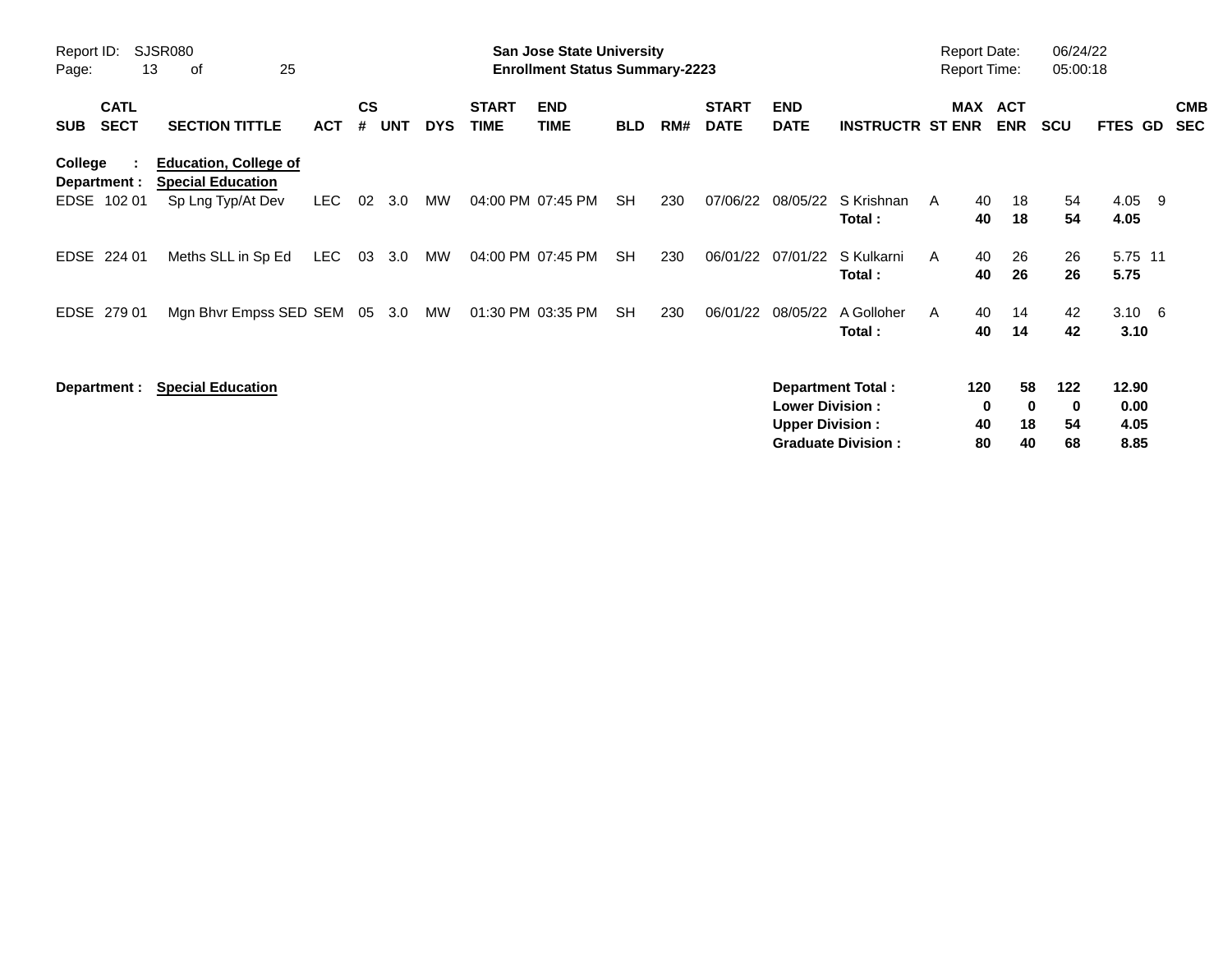| Report ID:<br>Page: | 14                         | SJSR080<br>25<br>οf                                      |            |                    |            |            |                             | San Jose State University<br><b>Enrollment Status Summary-2223</b> |            |             |                             |                            |                                 | <b>Report Date:</b><br>Report Time: |     |                       | 06/24/22<br>05:00:18 |             |                          |            |
|---------------------|----------------------------|----------------------------------------------------------|------------|--------------------|------------|------------|-----------------------------|--------------------------------------------------------------------|------------|-------------|-----------------------------|----------------------------|---------------------------------|-------------------------------------|-----|-----------------------|----------------------|-------------|--------------------------|------------|
| <b>SUB</b>          | <b>CATL</b><br><b>SECT</b> | <b>SECTION TITTLE</b>                                    | <b>ACT</b> | $\mathsf{cs}$<br># | <b>UNT</b> | <b>DYS</b> | <b>START</b><br><b>TIME</b> | <b>END</b><br><b>TIME</b>                                          | <b>BLD</b> | RM#         | <b>START</b><br><b>DATE</b> | <b>END</b><br><b>DATE</b>  | <b>INSTRUCTR ST ENR</b>         |                                     |     | MAX ACT<br><b>ENR</b> | <b>SCU</b>           | FTES GD SEC |                          | <b>CMB</b> |
| College             | Department :               | <b>Education, College of</b><br><b>Teacher Education</b> |            |                    |            |            |                             |                                                                    |            |             |                             |                            |                                 |                                     |     |                       |                      |             |                          |            |
|                     |                            | EDEL 108D 01 Curr Math                                   | <b>SEM</b> | 05                 | 3.0        | <b>TR</b>  |                             | 11:00 AM 03:15 PM                                                  | SH         | 334         |                             |                            | 06/01/22 07/01/22 M CarunungarA |                                     | 32  | 27                    | 27                   | 5.50        | $\overline{2}$           |            |
|                     |                            | EDEL 108D 02 Curr Math                                   | <b>SEM</b> | 05                 | 3.0        | <b>TR</b>  |                             | 04:00 PM 08:15 PM                                                  | SH         | 334         |                             | 06/01/22 07/01/22 R Rios   |                                 | A                                   | 32  | 28                    | 28                   | 6.05        | 9                        |            |
|                     |                            |                                                          |            |                    |            |            |                             |                                                                    |            |             |                             |                            | Total:                          |                                     | 64  | 55                    | 55                   | 11.55       |                          |            |
|                     | EDTE 201 01                | Crit Issues in ED                                        | <b>LEC</b> | 01                 | 3.0        | W          |                             | 04:00 PM 08:00 PM                                                  |            |             |                             | 06/01/22 07/01/22          | N Skinner                       | A                                   | 10  | 9                     | 27                   | 1.80        | $\overline{0}$           |            |
|                     |                            |                                                          |            |                    |            |            |                             |                                                                    |            |             |                             |                            | Total:                          |                                     | 10  | 9                     | 27                   | 1.80        |                          |            |
|                     | EDTE 208 01                | Educ Sociology                                           | <b>SEM</b> | 05                 | 3.0        | TR         |                             | 04:00 PM 07:45 PM                                                  | SН         | 335         |                             | 07/05/22 08/05/22 B LaMay  |                                 | A                                   | 32  | 28                    | 84                   | 5.70        | $\overline{2}$           |            |
|                     | EDTE 208 02                | <b>Educ Sociology</b>                                    | <b>SEM</b> | 05                 | 3.0        | <b>TR</b>  |                             | 11:30 AM 03:15 PM                                                  | SH         | 334         |                             |                            | 07/05/22 08/05/22 S Huitzilopo  | A                                   | 32  | 14                    | 42                   | 2.80        | $\mathbf 0$              |            |
|                     | EDTE 208 10                | <b>Educ Sociology</b>                                    | <b>SEM</b> | 05                 | 3.0        | <b>TR</b>  |                             | 04:00 PM 07:45 PM                                                  | SH         | 433         |                             | 07/05/22 08/05/22          | T Johnson                       | A                                   | 32  | 14                    | 42                   | 2.80        | $\overline{0}$           |            |
|                     | EDTE 208 11                | <b>Educ Sociology</b>                                    | <b>SEM</b> | 05                 | 3.0        | <b>TR</b>  |                             | 11:30 AM 03:15 PM                                                  | <b>SH</b>  | 433         |                             | 07/05/22 08/05/22 B LaMay  |                                 | A                                   | 32  | 14                    | 42                   | 2.80        | $\overline{\mathbf{0}}$  |            |
|                     |                            |                                                          |            |                    |            |            |                             |                                                                    |            |             |                             |                            | Total:                          |                                     | 128 | 70                    | 210                  | 14.10       |                          |            |
|                     | EDTE 224 01                | Ed Psych Seminar                                         | <b>SEM</b> | 05                 | 3.0        | <b>TR</b>  |                             | 04:00 PM 08:15 PM                                                  | <b>SH</b>  | 335         |                             | 06/01/22 07/01/22          | K Cross                         | A                                   | 32  | 30                    | 90                   | 6.05        | $\overline{\phantom{0}}$ |            |
|                     | EDTE 224 02                | Ed Psych Seminar                                         | <b>SEM</b> | 05                 | 3.0        | <b>TR</b>  |                             | 11:00 AM 03:15 PM                                                  | <b>SH</b>  | 335         |                             | 06/01/22 07/01/22 K Cross  |                                 | A                                   | 32  | 21                    | 63                   | 4.20        | $\overline{0}$           |            |
| EDTE                | 224 10                     | Ed Psych Seminar                                         | <b>SEM</b> | 05                 | 3.0        | <b>TR</b>  |                             | 11:00 AM 03:15 PM                                                  | <b>SH</b>  | 433         |                             | 06/01/22 07/01/22          | P Oakes                         | A                                   | 32  | 17                    | 51                   | 3.40        | $\overline{0}$           |            |
|                     | EDTE 224 11                | Ed Psych Seminar                                         | SEM        | 05                 | 3.0        | <b>TR</b>  |                             | 04:00 PM 08:15 PM                                                  | <b>SH</b>  | 212         |                             | 06/01/22 07/01/22          | P Oakes                         | A                                   | 32  | 18                    | 54                   | 3.60        | $\overline{\mathbf{0}}$  |            |
|                     |                            |                                                          |            |                    |            |            |                             |                                                                    |            |             |                             |                            | Total:                          |                                     | 128 | 86                    | 258                  | 17.25       |                          |            |
|                     | EDTE 262 01                | L2 Lang/Lit Devlt                                        | <b>SEM</b> | 05                 | 3.0        | <b>TR</b>  |                             | 11:30 AM 03:15 PM                                                  | SH         | 335         |                             | 07/05/22 08/05/22          | B Rodriguez A                   |                                     | 32  | 29                    | 87                   | 5.90        | $\overline{2}$           |            |
|                     | EDTE 262 02                | L2 Lang/Lit Devlt                                        | <b>SEM</b> | 05                 | 3.0        | <b>TR</b>  |                             | 04:00 PM 07:45 PM                                                  | SН         | 334         |                             |                            | 07/05/22 08/05/22 B Rodriguez A |                                     | 32  | 14                    | 42                   | 2.80        | 0                        |            |
|                     | EDTE 262 10                | L2 Lang/Lit Devlt                                        | <b>SEM</b> | 05                 | 3.0        | <b>TR</b>  |                             | 04:00 PM 08:15 PM                                                  | SH         | 433         |                             | 06/01/22 07/01/22 N Lang   |                                 | A                                   | 32  | 15                    | 45                   | 3.00        | - 0                      |            |
|                     | EDTE 262 11                | L2 Lang/Lit Devlt                                        | <b>SEM</b> | 05                 | 3.0        | <b>TR</b>  |                             | 11:00 AM 03:15 PM                                                  | SH         | 212         |                             | 06/01/22 07/01/22 K Mlakar |                                 | A                                   | 32  | 10                    | 30                   | 2.00        | $\overline{0}$           |            |
|                     |                            |                                                          |            |                    |            |            |                             |                                                                    |            |             |                             |                            | Total:                          |                                     | 128 | 68                    | 204                  | 13.70       |                          |            |
|                     | EDTE 282 10                | Assessment/Evaluatio SEM                                 |            | 05                 | 3.0        | <b>MW</b>  |                             | 04:00 PM 08:15 PM                                                  | SH         | 433         |                             |                            | 06/01/22 07/01/22 C Holmberg A  |                                     | 32  | 18                    | 54                   | 3.60        | - 0                      |            |
|                     | EDTE 282 11                | Assessment/Evaluatio SEM                                 |            |                    | 05 3.0     | <b>MW</b>  |                             | 11:00 AM 03:15 PM                                                  | <b>SH</b>  | 433         |                             |                            | 06/01/22 07/01/22 C Holmberg A  |                                     | 32  | 18                    | 54                   | 3.60        | $\overline{0}$           |            |
|                     |                            |                                                          |            |                    |            |            |                             |                                                                    |            |             |                             |                            | Total:                          |                                     | 64  | 36                    | 108                  | 7.20        |                          |            |
|                     | EDTE 294 01                | Hith & Spec Ed Teach SEM                                 |            |                    | 06 3.0     | <b>TBA</b> |                             |                                                                    | ON         | LINE        |                             |                            | 06/01/22 07/01/22 J Madigan     | A                                   | 32  | 27                    | 81                   | 5.40        | $\overline{0}$           |            |
|                     | EDTE 294 02                | Hith & Spec Ed Teach SEM                                 |            |                    | 06 3.0     | <b>TBA</b> |                             |                                                                    | <b>ON</b>  | <b>LINE</b> |                             | 06/01/22 07/01/22          | J Madigan                       | A                                   | 32  | 22                    | 66                   | 4.40        | - 0                      |            |
|                     | EDTE 294 10                | Hith & Spec Ed Teach SEM                                 |            | 06                 | 3.0        | <b>TBA</b> |                             |                                                                    | <b>ON</b>  | <b>LINE</b> |                             | 07/05/22 08/05/22          | J Madigan                       | A                                   | 32  | 15                    | 45                   | 3.00        | $\overline{0}$           |            |
| EDTE                | 294 11                     | Hith & Spec Ed Teach SEM                                 |            | 06                 | 3.0        | <b>TBA</b> |                             |                                                                    | <b>ON</b>  | LINE        |                             | 07/05/22 08/05/22          | J Madigan                       | A                                   | 32  | 16                    | 48                   | 3.20        | $\mathbf 0$              |            |
|                     |                            |                                                          |            |                    |            |            |                             |                                                                    |            |             |                             |                            | Total:                          |                                     | 128 | 80                    | 240                  | 16.00       |                          |            |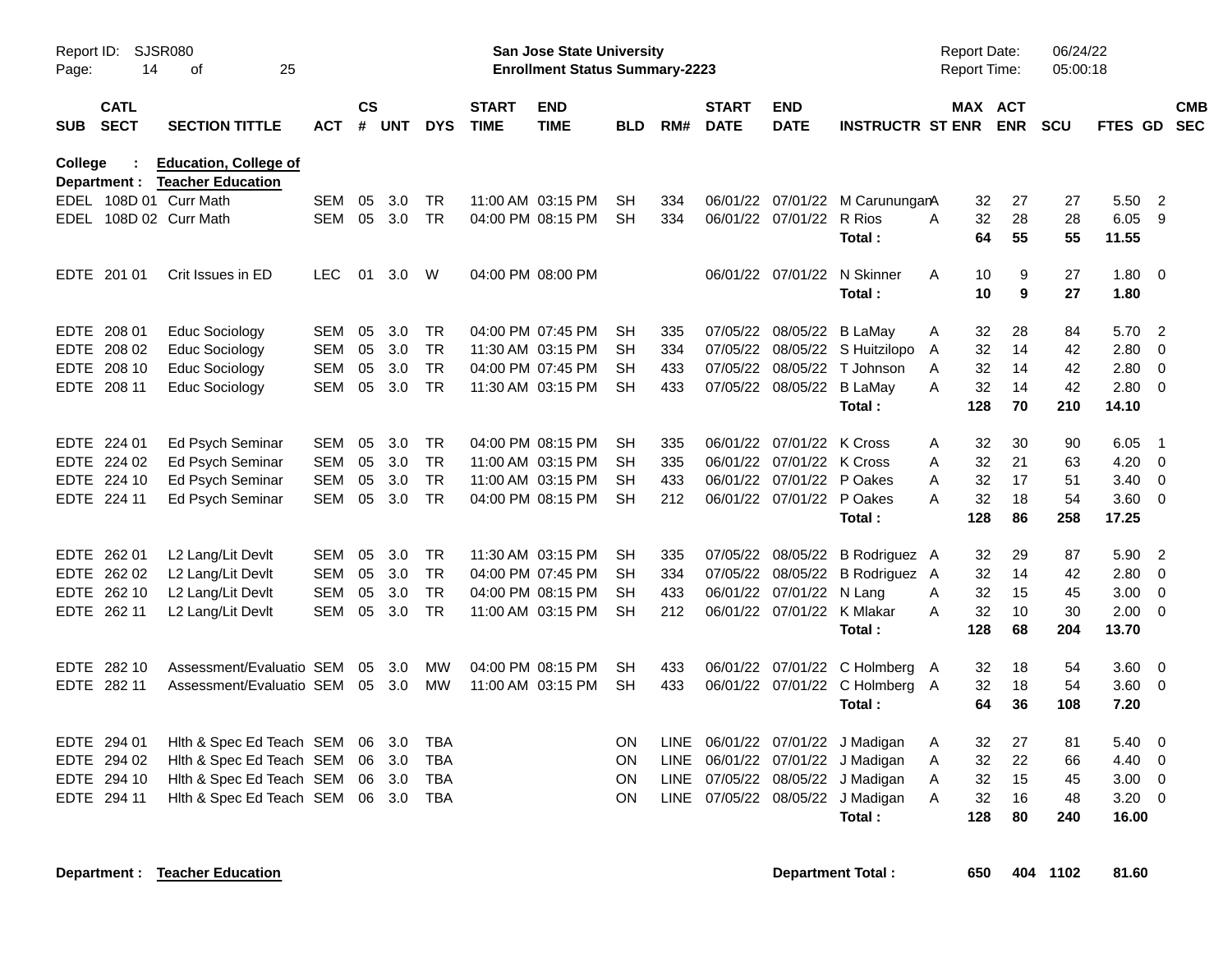|            | Report ID: SJSR080         |    |                       |    |            |         |     |            |                             | <b>San Jose State University</b>      |            |     |                             |                                                  |                           | <b>Report Date:</b> |                   | 06/24/22                   |                        |            |
|------------|----------------------------|----|-----------------------|----|------------|---------|-----|------------|-----------------------------|---------------------------------------|------------|-----|-----------------------------|--------------------------------------------------|---------------------------|---------------------|-------------------|----------------------------|------------------------|------------|
| Page:      |                            | 15 | - of                  | 25 |            |         |     |            |                             | <b>Enrollment Status Summary-2223</b> |            |     |                             |                                                  |                           | <b>Report Time:</b> |                   | 05:00:18                   |                        |            |
| <b>SUB</b> | <b>CATL</b><br><b>SECT</b> |    | <b>SECTION TITTLE</b> |    | <b>ACT</b> | CS<br># | UNT | <b>DYS</b> | <b>START</b><br><b>TIME</b> | <b>END</b><br><b>TIME</b>             | <b>BLD</b> | RM# | <b>START</b><br><b>DATE</b> | <b>END</b><br><b>DATE</b>                        | <b>INSTRUCTR ST ENR</b>   | MAX                 | ACT<br><b>ENR</b> | scu                        | FTES GD SEC            | <b>CMB</b> |
|            |                            |    |                       |    |            |         |     |            |                             |                                       |            |     |                             | <b>Lower Division:</b><br><b>Upper Division:</b> | <b>Graduate Division:</b> | 0<br>64<br>586      | 0<br>55<br>349    | $\mathbf{0}$<br>55<br>1047 | 0.00<br>11.55<br>70.05 |            |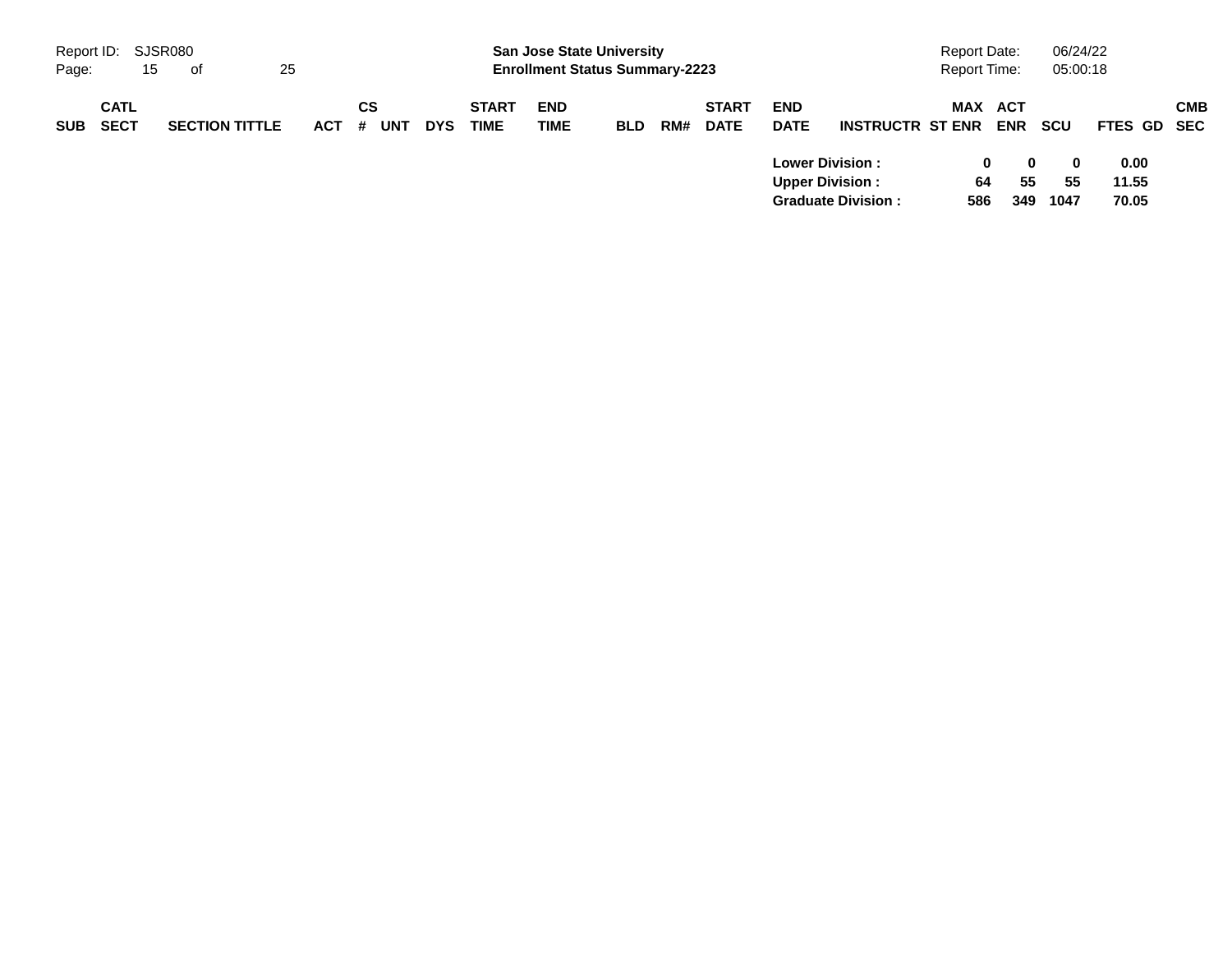| Report ID: SJSR080 |      |    |                       |    |           |            |              | <b>San Jose State University</b>      |            |     |              |             | <b>Report Date:</b>                   | 06/24/22   |             |
|--------------------|------|----|-----------------------|----|-----------|------------|--------------|---------------------------------------|------------|-----|--------------|-------------|---------------------------------------|------------|-------------|
| Page:              |      | 16 | of                    | 25 |           |            |              | <b>Enrollment Status Summary-2223</b> |            |     |              |             | Report Time:                          | 05:00:18   |             |
|                    | CATL |    |                       |    | <b>CS</b> |            | <b>START</b> | <b>END</b>                            |            |     | <b>START</b> | <b>END</b>  | <b>MAX</b><br>ACT                     |            | СМВ         |
| <b>SUB</b>         | SECT |    | <b>SECTION TITTLE</b> |    | ACT # UNT | <b>DYS</b> | <b>TIME</b>  | TIME                                  | <b>BLD</b> | RM# | <b>DATE</b>  | <b>DATE</b> | <b>ENR</b><br><b>INSTRUCTR ST ENR</b> | <b>SCU</b> | FTES GD SEC |

**COLLEGE NAME : Education, College of**

| <b>COLLEGE GRAND TOTAL :</b> |                           | 1230 | 845 | 2175 | 184.60 |
|------------------------------|---------------------------|------|-----|------|--------|
|                              | <b>Lower Division:</b>    |      |     |      | 0.00   |
|                              | <b>Upper Division:</b>    | 124  | 73  | 109  | 15.60  |
|                              | <b>Graduate Division:</b> | 1106 | 772 | 2066 | 169.00 |
|                              |                           |      |     |      |        |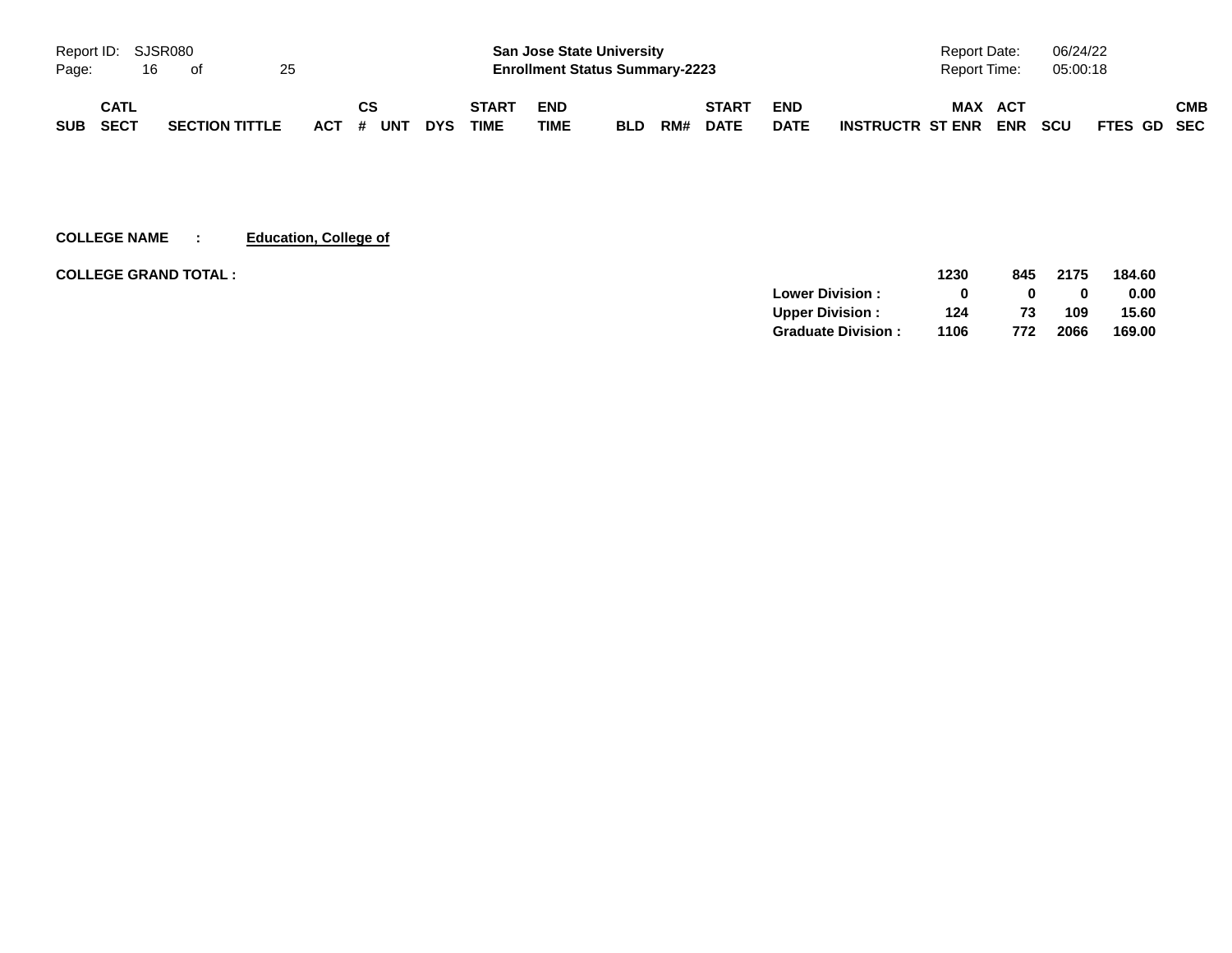| Report ID: SJSR080 |             |                       |    |                 |            |                             |                    | <b>San Jose State University</b>      |     |                             |                           | Report Date:                   |                   | 06/24/22   |             |            |
|--------------------|-------------|-----------------------|----|-----------------|------------|-----------------------------|--------------------|---------------------------------------|-----|-----------------------------|---------------------------|--------------------------------|-------------------|------------|-------------|------------|
| Page:              | 17          | of                    | 25 |                 |            |                             |                    | <b>Enrollment Status Summary-2223</b> |     |                             |                           | Report Time:                   |                   | 05:00:18   |             |            |
| SUB SECT           | <b>CATL</b> | <b>SECTION TITTLE</b> |    | СS<br>ACT # UNT | <b>DYS</b> | <b>START</b><br><b>TIME</b> | <b>END</b><br>TIME | <b>BLD</b>                            | RM# | <b>START</b><br><b>DATE</b> | <b>END</b><br><b>DATE</b> | <b>MAX</b><br>INSTRUCTR ST ENR | <b>ACT</b><br>ENR | <b>SCU</b> | FTES GD SEC | <b>CMB</b> |

### **COLLEGE NAME : Professional & Global Edu**

| <b>COLLEGE GRAND TOTAL:</b> |                           |   |   | 0.00 |
|-----------------------------|---------------------------|---|---|------|
|                             | <b>Lower Division:</b>    |   |   | 0.00 |
|                             | <b>Upper Division:</b>    |   |   | 0.00 |
|                             | <b>Graduate Division:</b> | 0 | 0 | 0.00 |
|                             |                           |   |   |      |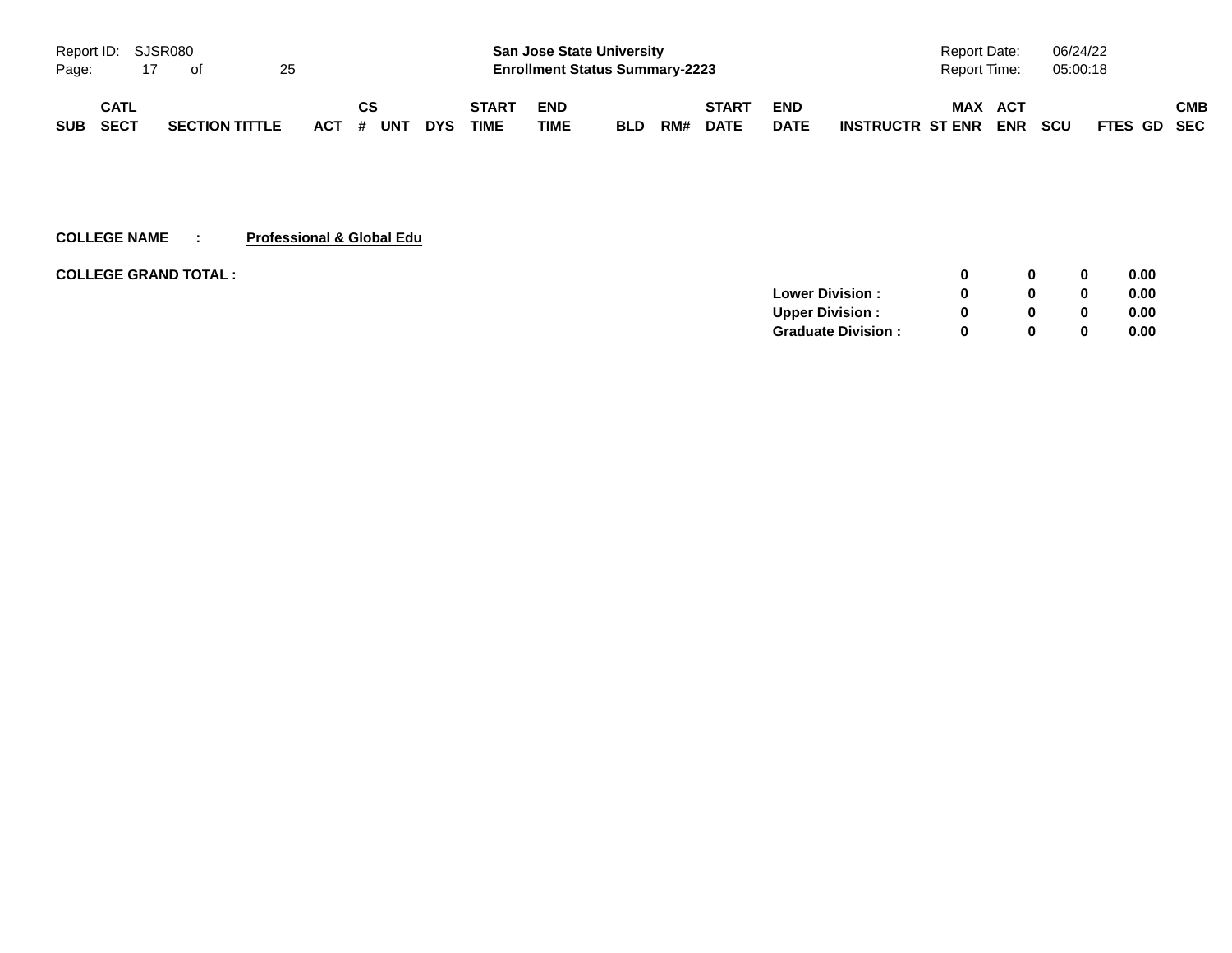|            | Report ID: SJSR080 |    |                       |    |  |           |            |              |            | <b>San Jose State University</b>      |     |              |             | <b>Report Date:</b>                   | 06/24/22                  |     |
|------------|--------------------|----|-----------------------|----|--|-----------|------------|--------------|------------|---------------------------------------|-----|--------------|-------------|---------------------------------------|---------------------------|-----|
| Page:      |                    | 18 | of                    | 25 |  |           |            |              |            | <b>Enrollment Status Summary-2223</b> |     |              |             | Report Time:                          | 05:00:18                  |     |
|            | CATL               |    |                       |    |  | CS        |            | <b>START</b> | <b>END</b> |                                       |     | <b>START</b> | <b>END</b>  | <b>MAX</b><br>ACT                     |                           | СМВ |
| <b>SUB</b> | SECT               |    | <b>SECTION TITTLE</b> |    |  | ACT # UNT | <b>DYS</b> | <b>TIME</b>  | TIME       | <b>BLD</b>                            | RM# | <b>DATE</b>  | <b>DATE</b> | <b>ENR</b><br><b>INSTRUCTR ST ENR</b> | <b>SCU</b><br>FTES GD SEC |     |

**COLLEGE NAME : Engineering, College of**

| <b>COLLEGE GRAND TOTAL :</b> |                           | <sup>0</sup> | $\bf{0}$ | 0.00 |
|------------------------------|---------------------------|--------------|----------|------|
|                              | <b>Lower Division:</b>    | <sup>0</sup> | $\bf{0}$ | 0.00 |
|                              | <b>Upper Division:</b>    | 0            | 0        | 0.00 |
|                              | <b>Graduate Division:</b> | <sup>0</sup> | $\bf{0}$ | 0.00 |
|                              |                           |              |          |      |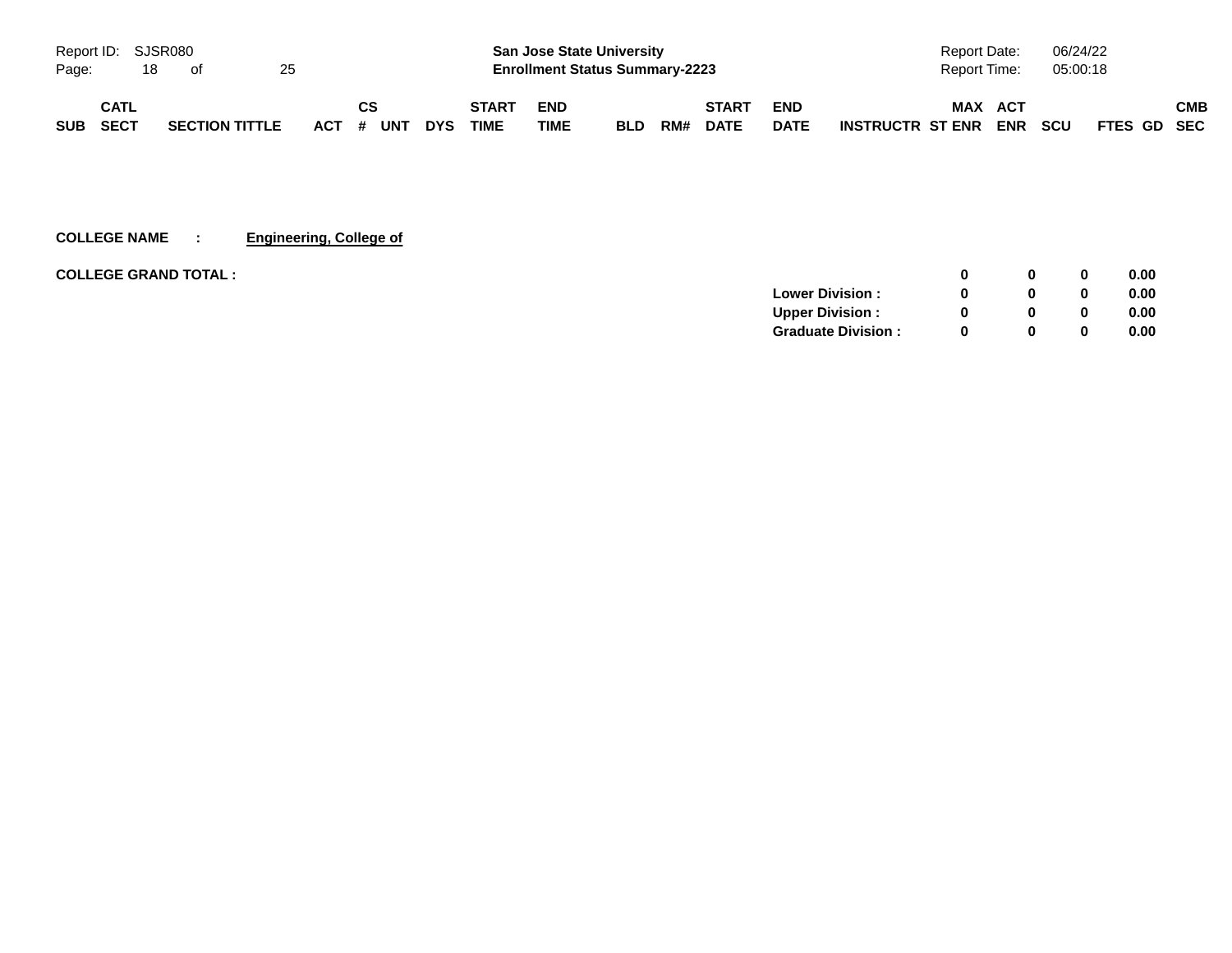|            | Report ID: SJSR080 |    |                       |    |           |           |  |            | <b>San Jose State University</b> |                                       |            |     |              | <b>Report Date:</b> |                         | 06/24/22   |            |             |     |
|------------|--------------------|----|-----------------------|----|-----------|-----------|--|------------|----------------------------------|---------------------------------------|------------|-----|--------------|---------------------|-------------------------|------------|------------|-------------|-----|
| Page:      |                    | 19 | ot                    | 25 |           |           |  |            |                                  | <b>Enrollment Status Summary-2223</b> |            |     |              |                     | <b>Report Time:</b>     |            | 05:00:18   |             |     |
|            | CATL               |    |                       |    |           | <b>CS</b> |  |            | <b>START</b>                     | <b>END</b>                            |            |     | <b>START</b> | <b>END</b>          | MAX                     | ACT        |            |             | СМВ |
| <b>SUB</b> | SECT               |    | <b>SECTION TITTLE</b> |    | ACT # UNT |           |  | <b>DYS</b> | <b>TIME</b>                      | TIME                                  | <b>BLD</b> | RM# | <b>DATE</b>  | <b>DATE</b>         | <b>INSTRUCTR ST ENR</b> | <b>ENR</b> | <b>SCU</b> | FTES GD SEC |     |

# **COLLEGE NAME : Science, College of**

| <b>COLLEGE GRAND TOTAL :</b> |                             | 0            | 0.00 |
|------------------------------|-----------------------------|--------------|------|
|                              | <b>Lower Division:</b><br>0 | $\Omega$     | 0.00 |
|                              | <b>Upper Division:</b><br>0 | $\mathbf{0}$ | 0.00 |
|                              | <b>Graduate Division:</b>   | $\Omega$     | 0.00 |
|                              |                             |              |      |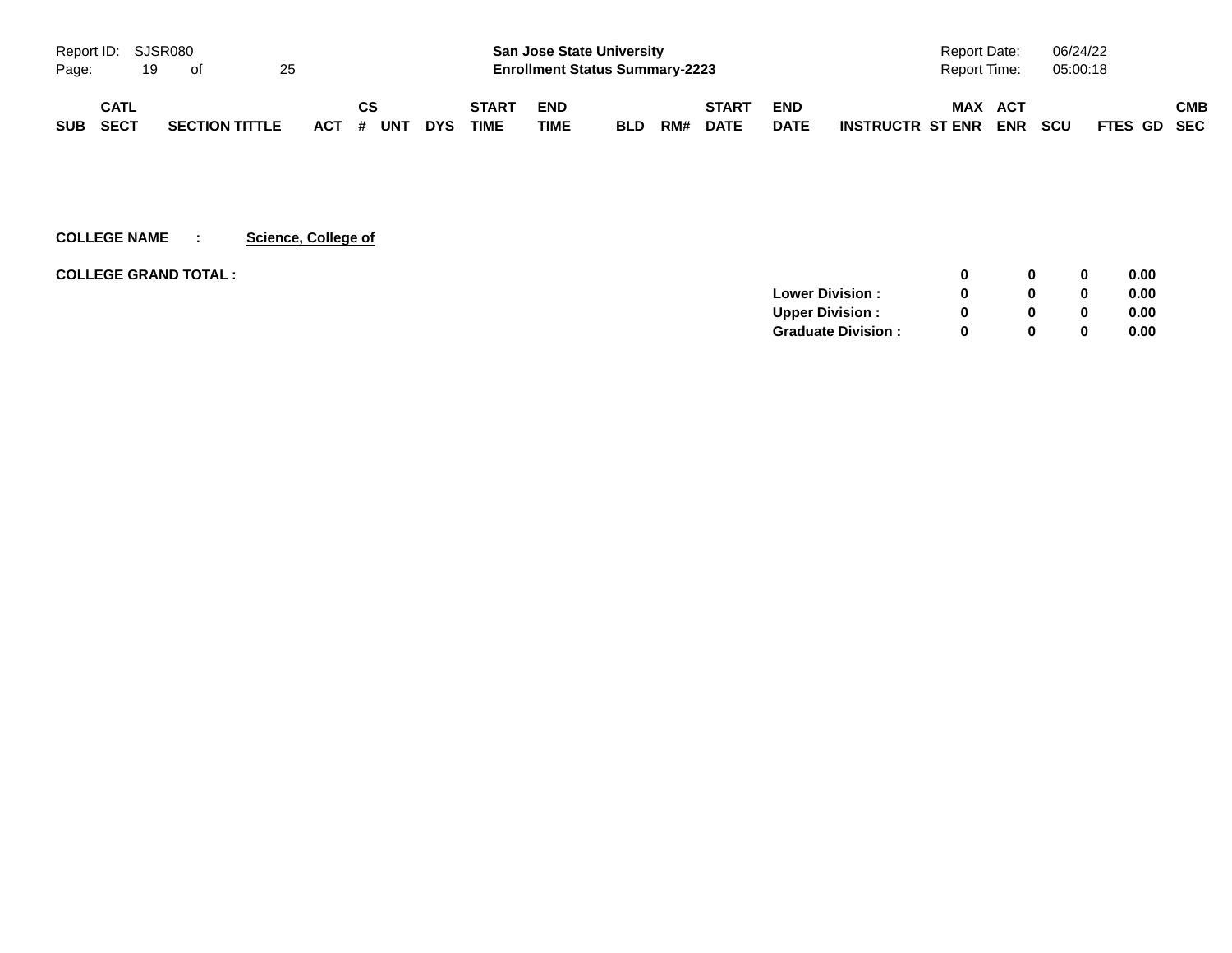|            | Report ID: SJSR080 |    |                       |    |  |           |            |              |            | <b>San Jose State University</b>      |     |              |             | <b>Report Date:</b>                   | 06/24/22                  |            |
|------------|--------------------|----|-----------------------|----|--|-----------|------------|--------------|------------|---------------------------------------|-----|--------------|-------------|---------------------------------------|---------------------------|------------|
| Page:      |                    | 20 | of                    | 25 |  |           |            |              |            | <b>Enrollment Status Summary-2223</b> |     |              |             | Report Time:                          | 05:00:18                  |            |
|            | CATL               |    |                       |    |  | CS        |            | <b>START</b> | <b>END</b> |                                       |     | <b>START</b> | <b>END</b>  | <b>MAX</b><br>ACT                     |                           | <b>CMB</b> |
| <b>SUB</b> | SECT               |    | <b>SECTION TITTLE</b> |    |  | ACT # UNT | <b>DYS</b> | <b>TIME</b>  | TIME       | <b>BLD</b>                            | RM# | <b>DATE</b>  | <b>DATE</b> | <b>ENR</b><br><b>INSTRUCTR ST ENR</b> | <b>SCU</b><br>FTES GD SEC |            |

#### **COLLEGE NAME : Graduate Studies & Research**

| <b>COLLEGE GRAND TOTAL :</b> |                           |              |   | 0.00 |
|------------------------------|---------------------------|--------------|---|------|
|                              | <b>Lower Division:</b>    |              | 0 | 0.00 |
|                              | <b>Upper Division:</b>    | <sup>0</sup> | 0 | 0.00 |
|                              | <b>Graduate Division:</b> | o            |   | 0.00 |
|                              |                           |              |   |      |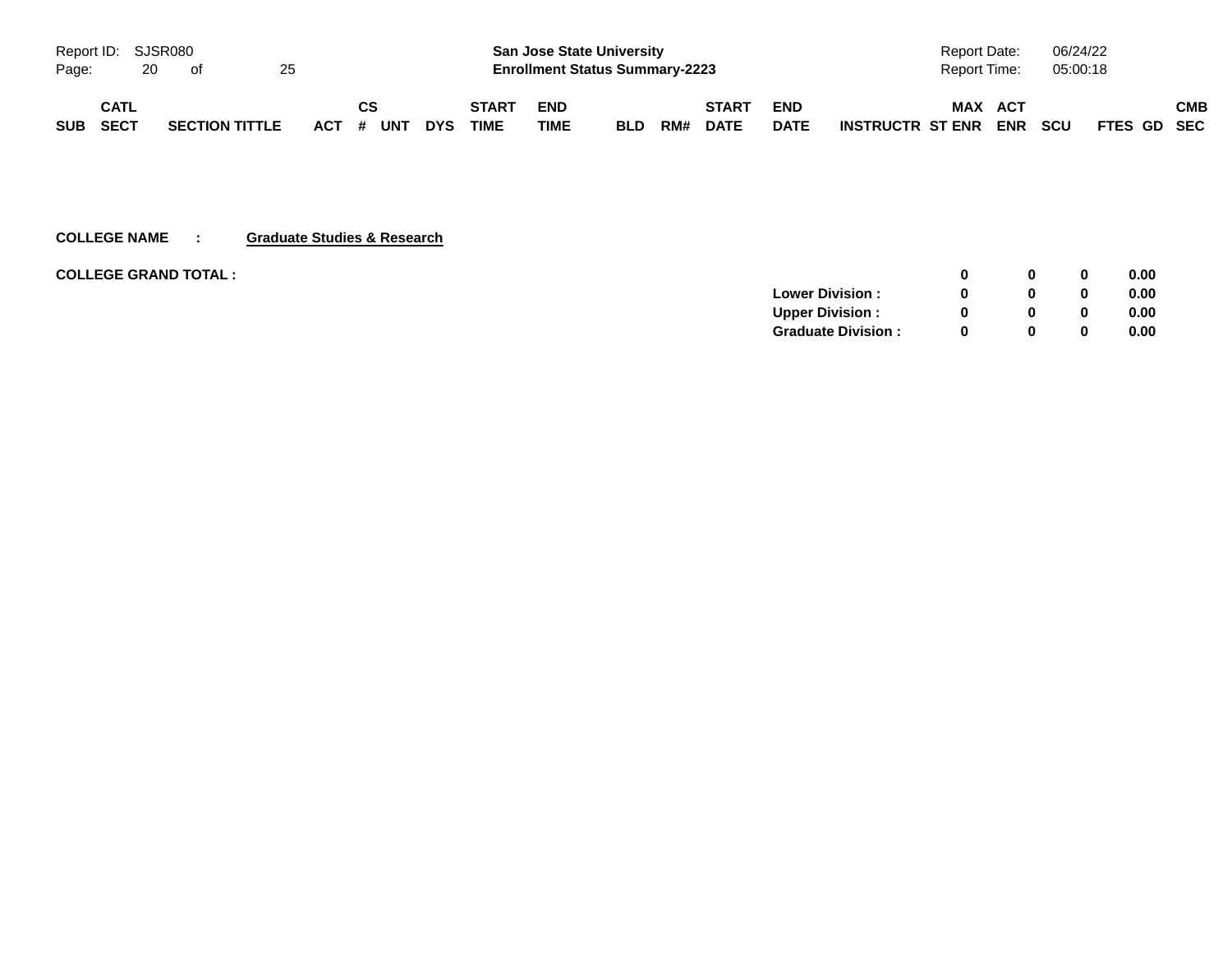|            | Report ID: SJSR080<br><b>San Jose State University</b> |    |                       |    |           |    |  |            |              |                                       | <b>Report Date:</b> |     | 06/24/22     |             |                         |            |            |             |     |
|------------|--------------------------------------------------------|----|-----------------------|----|-----------|----|--|------------|--------------|---------------------------------------|---------------------|-----|--------------|-------------|-------------------------|------------|------------|-------------|-----|
| Page:      |                                                        | 21 | of                    | 25 |           |    |  |            |              | <b>Enrollment Status Summary-2223</b> |                     |     |              |             | Report Time:            |            | 05:00:18   |             |     |
|            | CATL                                                   |    |                       |    |           | CS |  |            | <b>START</b> | <b>END</b>                            |                     |     | <b>START</b> | <b>END</b>  | <b>MAX</b><br>ACT       |            |            |             | СМВ |
| <b>SUB</b> | SECT                                                   |    | <b>SECTION TITTLE</b> |    | ACT # UNT |    |  | <b>DYS</b> | <b>TIME</b>  | TIME                                  | <b>BLD</b>          | RM# | <b>DATE</b>  | <b>DATE</b> | <b>INSTRUCTR ST ENR</b> | <b>ENR</b> | <b>SCU</b> | FTES GD SEC |     |

#### **COLLEGE NAME : Undergraduate Studies**

| <b>COLLEGE GRAND TOTAL :</b> |                           | n        | 0 | 0.00 |
|------------------------------|---------------------------|----------|---|------|
|                              | <b>Lower Division:</b>    |          | 0 | 0.00 |
|                              | <b>Upper Division:</b>    |          | 0 | 0.00 |
|                              | <b>Graduate Division:</b> | $\Omega$ | 0 | 0.00 |
|                              |                           |          |   |      |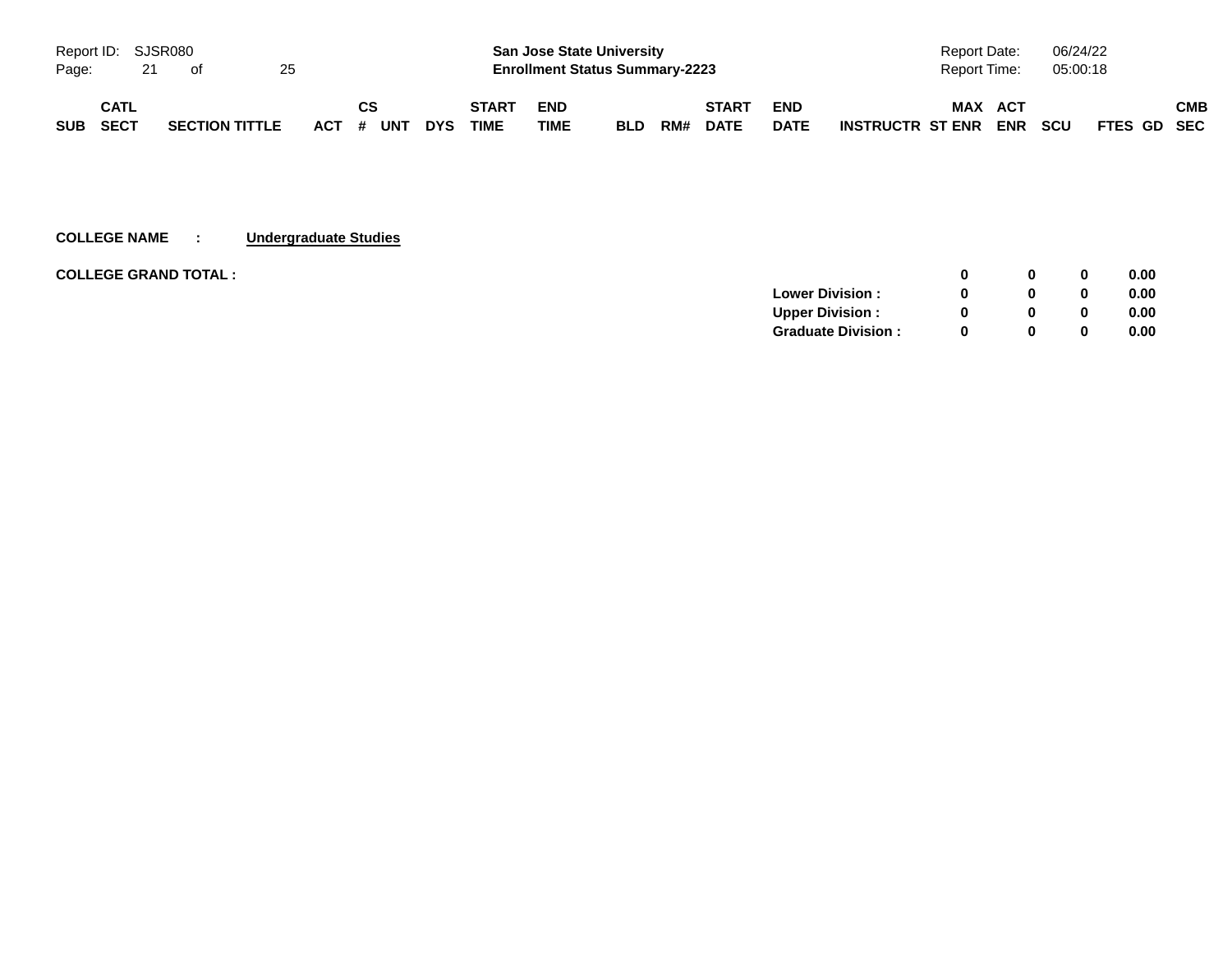|            | Report ID: SJSR080 |    |                       |    |  |           |            |              | <b>San Jose State University</b> |                                       |     |              | <b>Report Date:</b> |                      | 06/24/22 |          |             |     |
|------------|--------------------|----|-----------------------|----|--|-----------|------------|--------------|----------------------------------|---------------------------------------|-----|--------------|---------------------|----------------------|----------|----------|-------------|-----|
| Page:      |                    | 22 | of                    | 25 |  |           |            |              |                                  | <b>Enrollment Status Summary-2223</b> |     |              |                     | Report Time:         |          | 05:00:18 |             |     |
|            | CATL               |    |                       |    |  | CS        |            | <b>START</b> | <b>END</b>                       |                                       |     | <b>START</b> | <b>END</b>          | MAX                  | ACT      |          |             | СМВ |
| <b>SUB</b> | <b>SECT</b>        |    | <b>SECTION TITTLE</b> |    |  | ACT # UNT | <b>DYS</b> | TIME         | TIME                             | <b>BLD</b>                            | RM# | <b>DATE</b>  | <b>DATE</b>         | INSTRUCTR ST ENR ENR |          | scu      | FTES GD SEC |     |

# **COLLEGE NAME : All University**

| <b>COLLEGE GRAND TOTAL :</b> |                           |  | 0 | 0.00 |
|------------------------------|---------------------------|--|---|------|
|                              | <b>Lower Division:</b>    |  |   | 0.00 |
|                              | <b>Upper Division:</b>    |  | 0 | 0.00 |
|                              | <b>Graduate Division:</b> |  | 0 | 0.00 |
|                              |                           |  |   |      |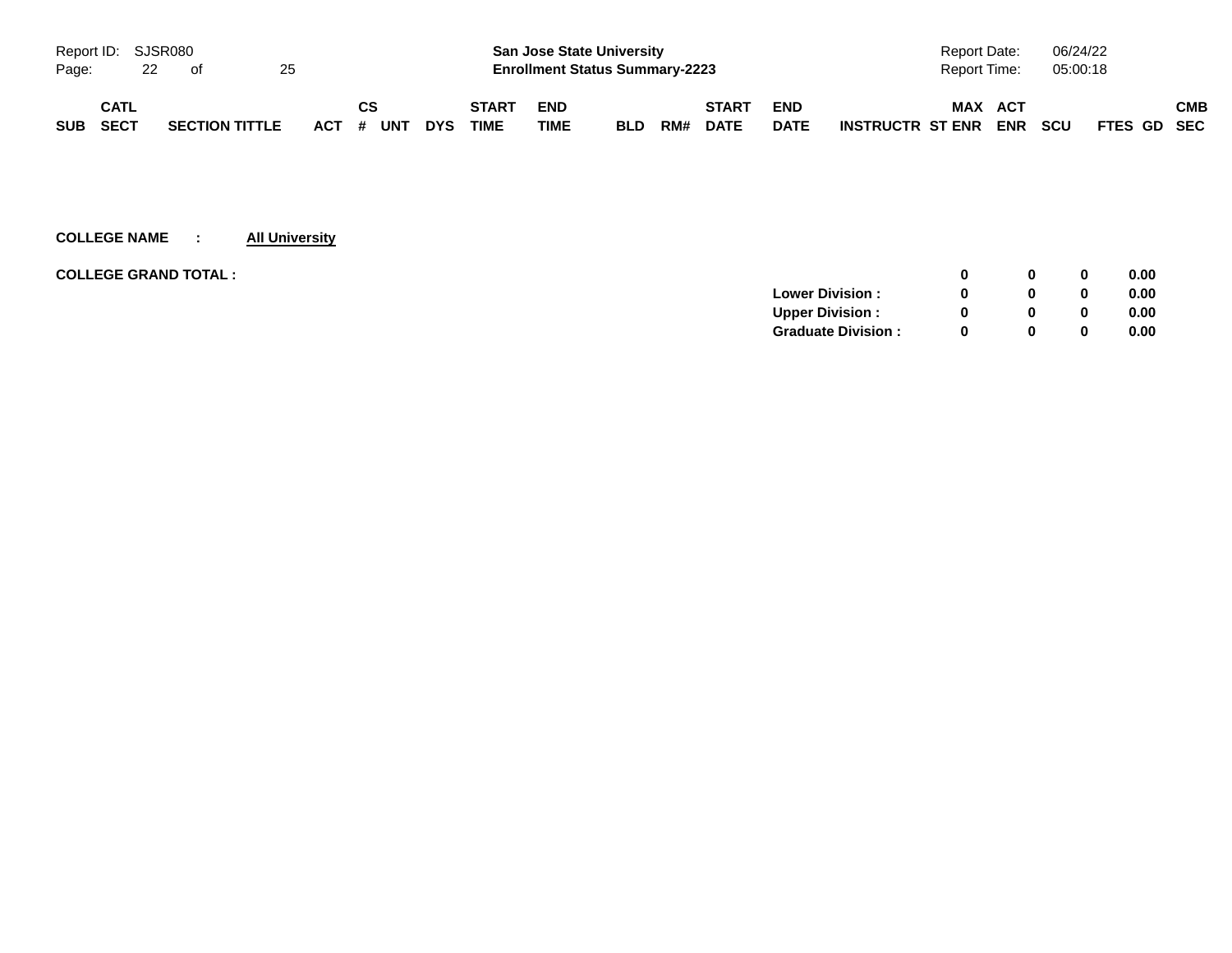|          | Report ID: SJSR080 |    |                       |    |  |           |           |            | <b>San Jose State University</b> |                                       |            |     |              |             | Report Date:         |              | 06/24/22 |          |             |     |
|----------|--------------------|----|-----------------------|----|--|-----------|-----------|------------|----------------------------------|---------------------------------------|------------|-----|--------------|-------------|----------------------|--------------|----------|----------|-------------|-----|
| Page:    |                    | 23 | of                    | 25 |  |           |           |            |                                  | <b>Enrollment Status Summary-2223</b> |            |     |              |             |                      | Report Time: |          | 05:00:18 |             |     |
|          | <b>CATL</b>        |    |                       |    |  | <b>CS</b> |           |            | <b>START</b>                     | <b>END</b>                            |            |     | <b>START</b> | <b>END</b>  |                      | <b>MAX</b>   | ACT      |          |             | СМВ |
| SUB SECT |                    |    | <b>SECTION TITTLE</b> |    |  |           | ACT # UNT | <b>DYS</b> | <b>TIME</b>                      | TIME                                  | <b>BLD</b> | RM# | <b>DATE</b>  | <b>DATE</b> | INSTRUCTR ST ENR ENR |              |          | scu      | FTES GD SEC |     |

# **COLLEGE NAME : SJSU Main Campus**

| <b>COLLEGE GRAND TOTAL :</b> |                           | n        | 0 | 0.00 |
|------------------------------|---------------------------|----------|---|------|
|                              | <b>Lower Division:</b>    |          | 0 | 0.00 |
|                              | <b>Upper Division:</b>    |          | 0 | 0.00 |
|                              | <b>Graduate Division:</b> | $\Omega$ | 0 | 0.00 |
|                              |                           |          |   |      |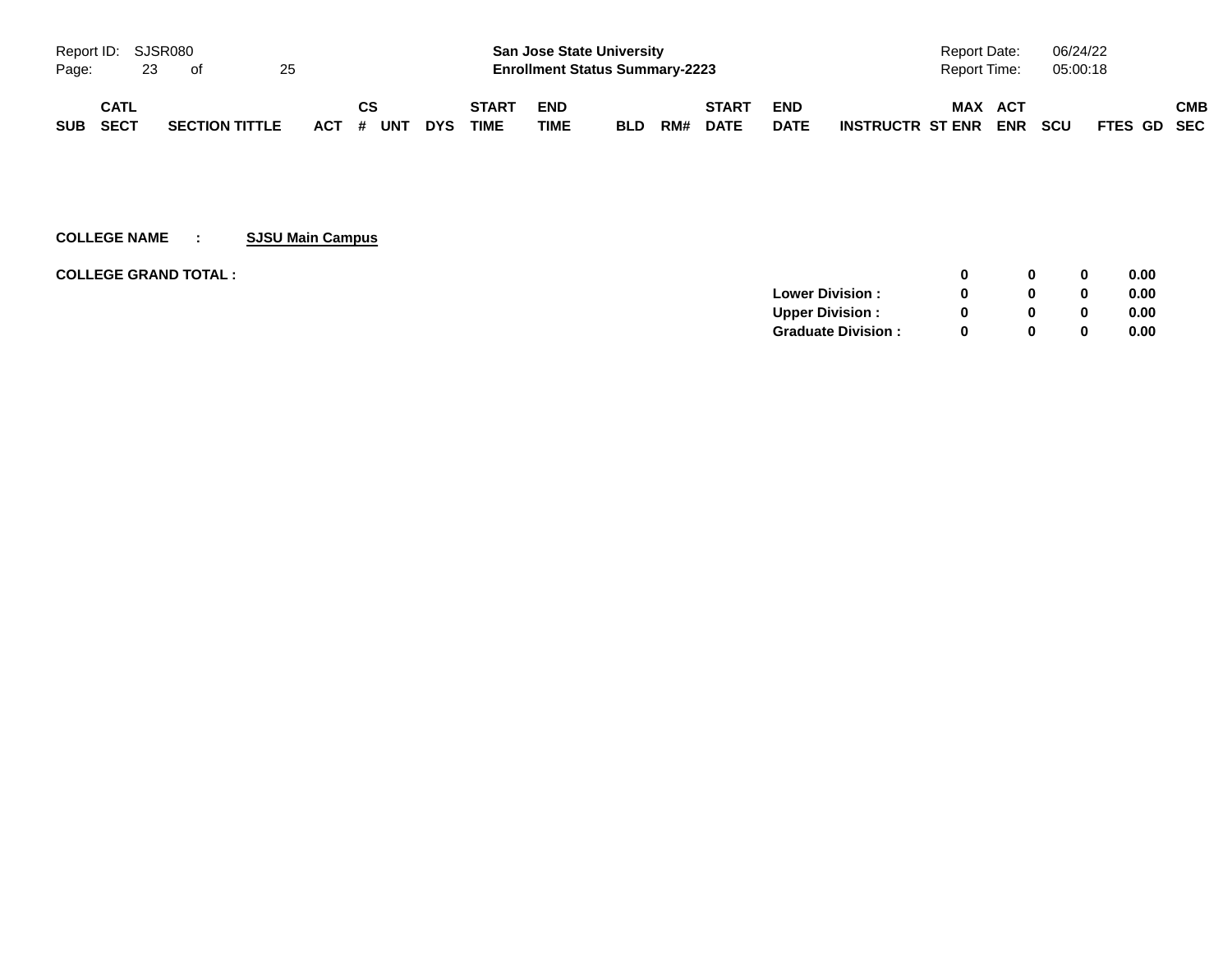|                            | Report ID: SJSR080 |                       |    |  |                                       |            | <b>San Jose State University</b> |                    |            |     |                             |                           |                                    | <b>Report Date:</b> |            |             | 06/24/22 |            |  |
|----------------------------|--------------------|-----------------------|----|--|---------------------------------------|------------|----------------------------------|--------------------|------------|-----|-----------------------------|---------------------------|------------------------------------|---------------------|------------|-------------|----------|------------|--|
| Page:                      | 24                 | of                    | 25 |  | <b>Enrollment Status Summary-2223</b> |            |                                  |                    |            |     | 05:00:18<br>Report Time:    |                           |                                    |                     |            |             |          |            |  |
| CATL<br>SECT<br><b>SUB</b> |                    | <b>SECTION TITTLE</b> |    |  | CS<br>ACT # UNT                       | <b>DYS</b> | <b>START</b><br><b>TIME</b>      | <b>END</b><br>TIME | <b>BLD</b> | RM# | <b>START</b><br><b>DATE</b> | <b>END</b><br><b>DATE</b> | MAX ACT<br><b>INSTRUCTR ST ENR</b> | <b>ENR</b>          | <b>SCU</b> | FTES GD SEC |          | <b>CMB</b> |  |

**COLLEGE NAME : San Jose State University**

| <b>COLLEGE GRAND TOTAL:</b> |                           |   |   | 0.00 |
|-----------------------------|---------------------------|---|---|------|
|                             | <b>Lower Division:</b>    |   |   | 0.00 |
|                             | <b>Upper Division:</b>    |   |   | 0.00 |
|                             | <b>Graduate Division:</b> | 0 | 0 | 0.00 |
|                             |                           |   |   |      |